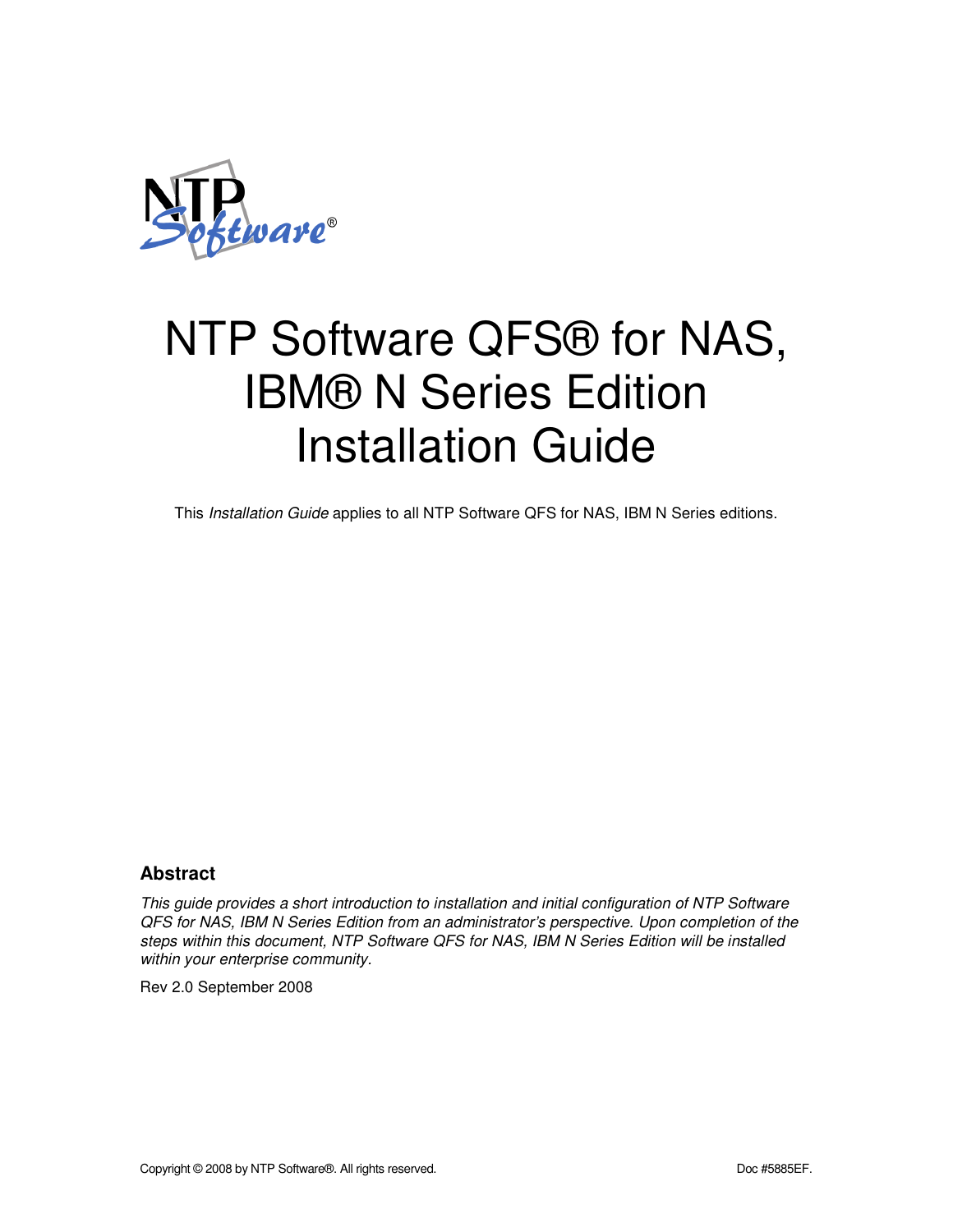The information contained in this document is believed to be accurate as of the date of publication. Because NTP Software must constantly respond to changing market conditions, this document should not be interpreted as a commitment on the part of NTP Software, and NTP Software cannot guarantee the accuracy of any information presented after the date of publication.

This document is for informational purposes only. NTP SOFTWARE MAKES NO WARRANTIES, EXPRESS OR IMPLIED, IN THIS DOCUMENT.

NTP Software, Quota & File Sentinel, QFS, and Smart Policy Manager are either registered trademarks or trademarks of NTP Software in the United States and/or other countries. Other product and company names mentioned herein may be the trademarks of their respective owners.

NTP Software, 20A Northwest Blvd. #136, Nashua, NH 03063, USA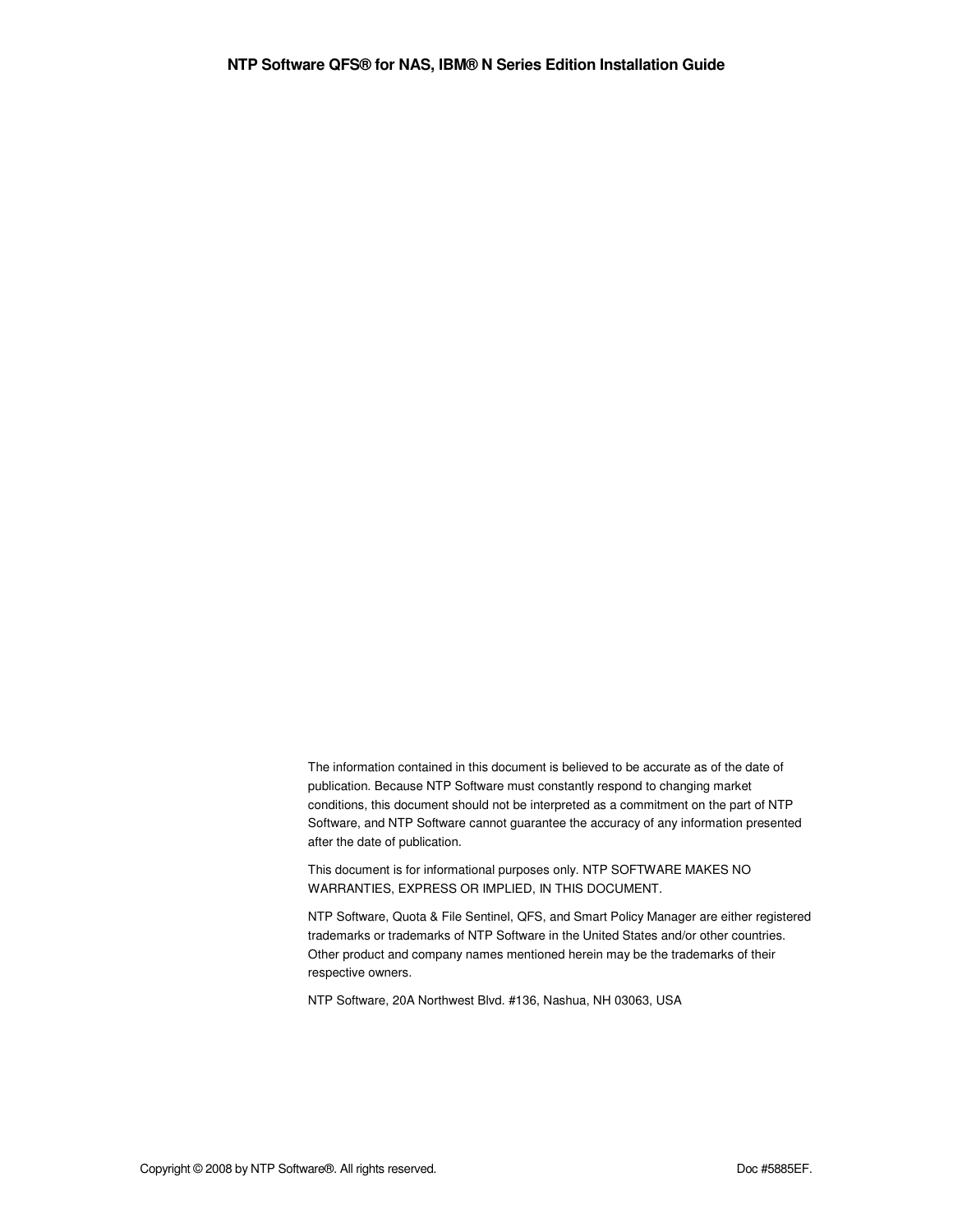## **Table of Contents**

| NTP Software QFS for NAS, IBM N Series Edition Server Requirements3 |     |
|---------------------------------------------------------------------|-----|
|                                                                     |     |
|                                                                     |     |
|                                                                     |     |
|                                                                     |     |
|                                                                     |     |
|                                                                     |     |
|                                                                     |     |
|                                                                     |     |
|                                                                     |     |
|                                                                     | .23 |
|                                                                     |     |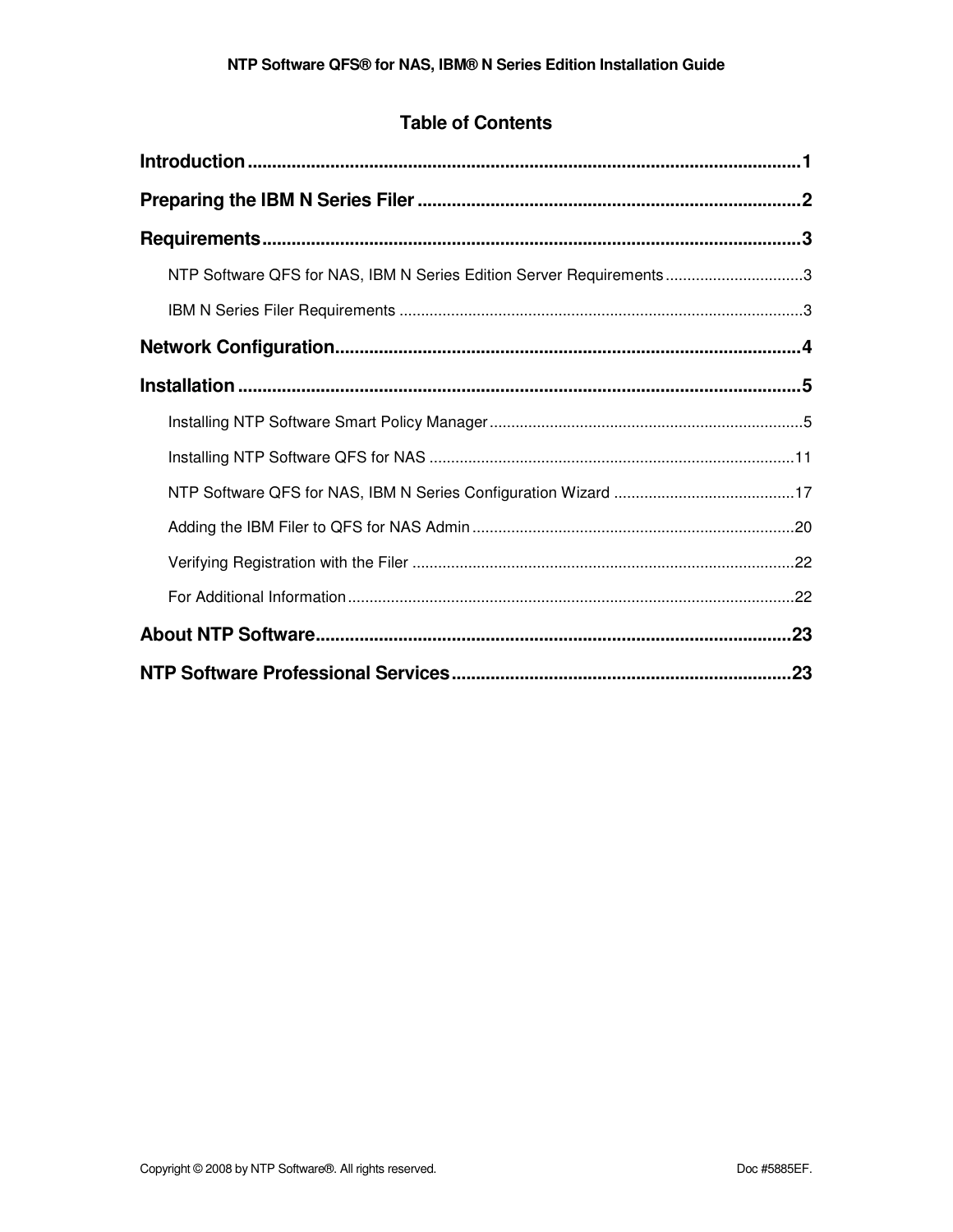# **Introduction**

Thank you for your interest in NTP Software QFS for NAS, IBM N Series Edition. NTP Software QFS controls storage for millions of users worldwide. NTP Software QFS for NAS, IBM N Series Edition extends our best-of-breed technology to include the IBM N Series family of products, allowing you to manage Windows and NAS-hosted storage as a seamless whole.

Given the architecture of your filer, NTP Software QFS for NAS, IBM N Series Edition does its job remotely. It is part of NTP Software QFS Family of Products and uses a connector service to create a bridge and include IBM N Series filers as full participants in storage environments controlled by QFS. In light of this approach, you will need to install the NAS connector on one of the Windows 2000 or 2003 machines in your environment. This may be an existing server or workstation, or a standalone system.

To be managed by QFS, your IBM N Series filer must be running version 6.5 or later of the Data ONTAP operating system. NTP Software QFS for NAS, IBM N Series Edition can be used to manage IBM N Series filers, vFilers, and IBM N Series clusters — or any combination of these systems. QFS imposes no restrictions on how you organize or manage your storage. You can impose policies on individual directories, users, and/or groups of users.

**Note:** If you want to use email-based messaging and notifications, you will need access to an email server as well.

To install QFS on Windows, you need to log in with an ID that has Administrator rights on the machine. You will be installing four different services: the NTP Software Smart Policy Manager service, the QFS service, the NAS Connector service, and the QFS Watchdog service.

The NTP Software Smart Policy Manager service should be installed with a domain user account as its service account so that it can communicate with your mail system and other storage servers with which it may share policies. The QFS service requires a domain user account with local administrative rights on the IBM N Series filer. The NAS Connector service uses this account as well.

Your hardware should be appropriate for the services running on each machine. The connector itself and NTP Software QFS for NAS, IBM N Series Edition impose almost no load on either machine.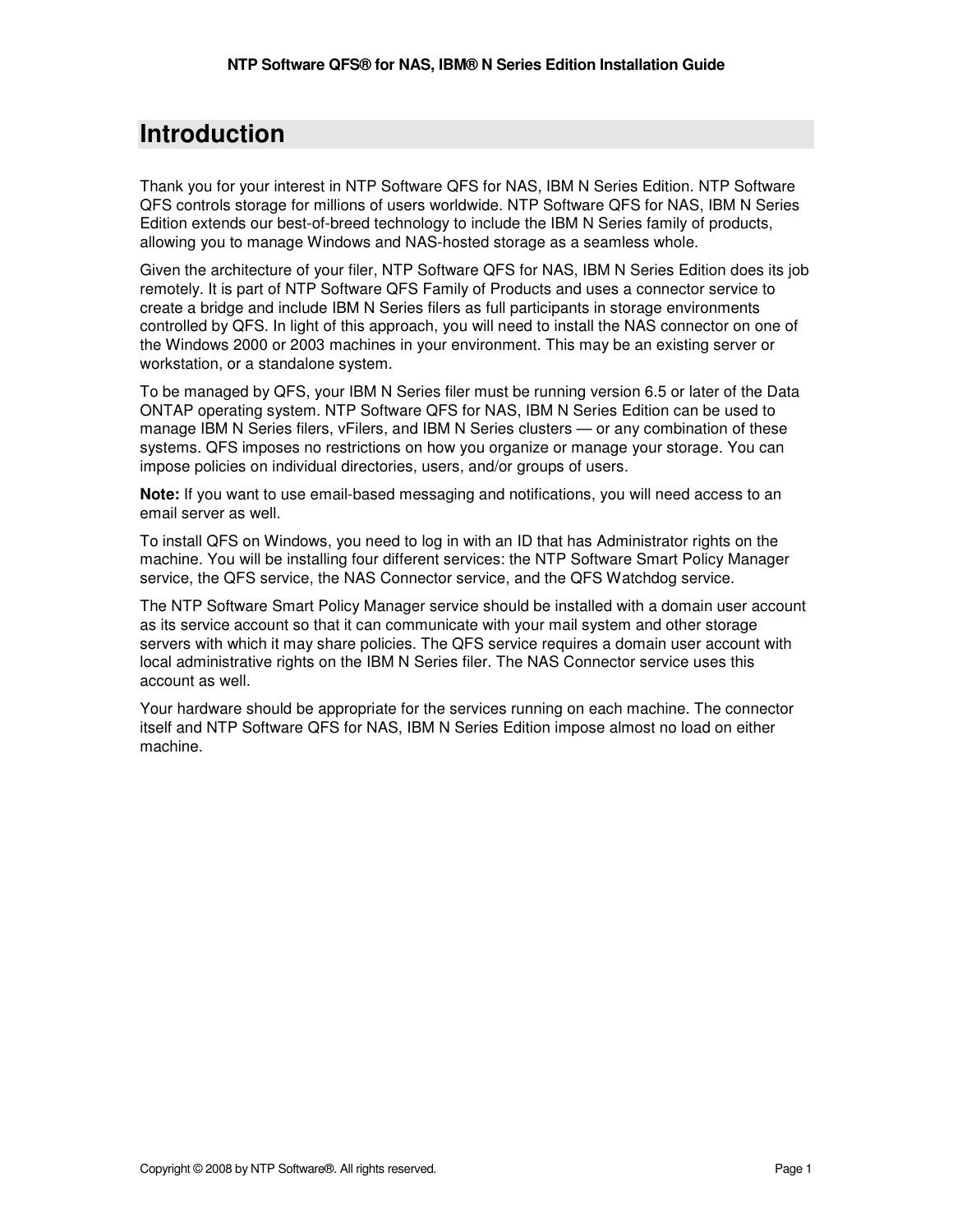# **Preparing the IBM N Series Filer**

Although QFS for NAS does not install any components on the IBM N Series filer, you will need to enable the Data ONTAP fpolicy management service. Follow these steps:

- 1. Log into the filer with an account that has administrative privileges.
- 2. At the prompt, execute the following command: **fpolicy create NTPSoftware\_QFS screen**
- 3. Execute the following command:

**fpolicy enable NTPSoftware\_QFS** 

4. To verify that CIFS file policies are now enabled, execute the following command: **fpolicy** 

Data ONTAP versions 7.0.6 and 7.2.2 contain a number of fixes that address stability and memory issues related to fpolicy functionality in Data ONTAP.

The Data ONTAP 7.1 release family is currently not supported with fpolicy.

These steps create the configuration that allows QFS to register with and manage your filer. They must be completed before you try to configure QFS. Later in this document, we will show you how to register a file policy server with the filer.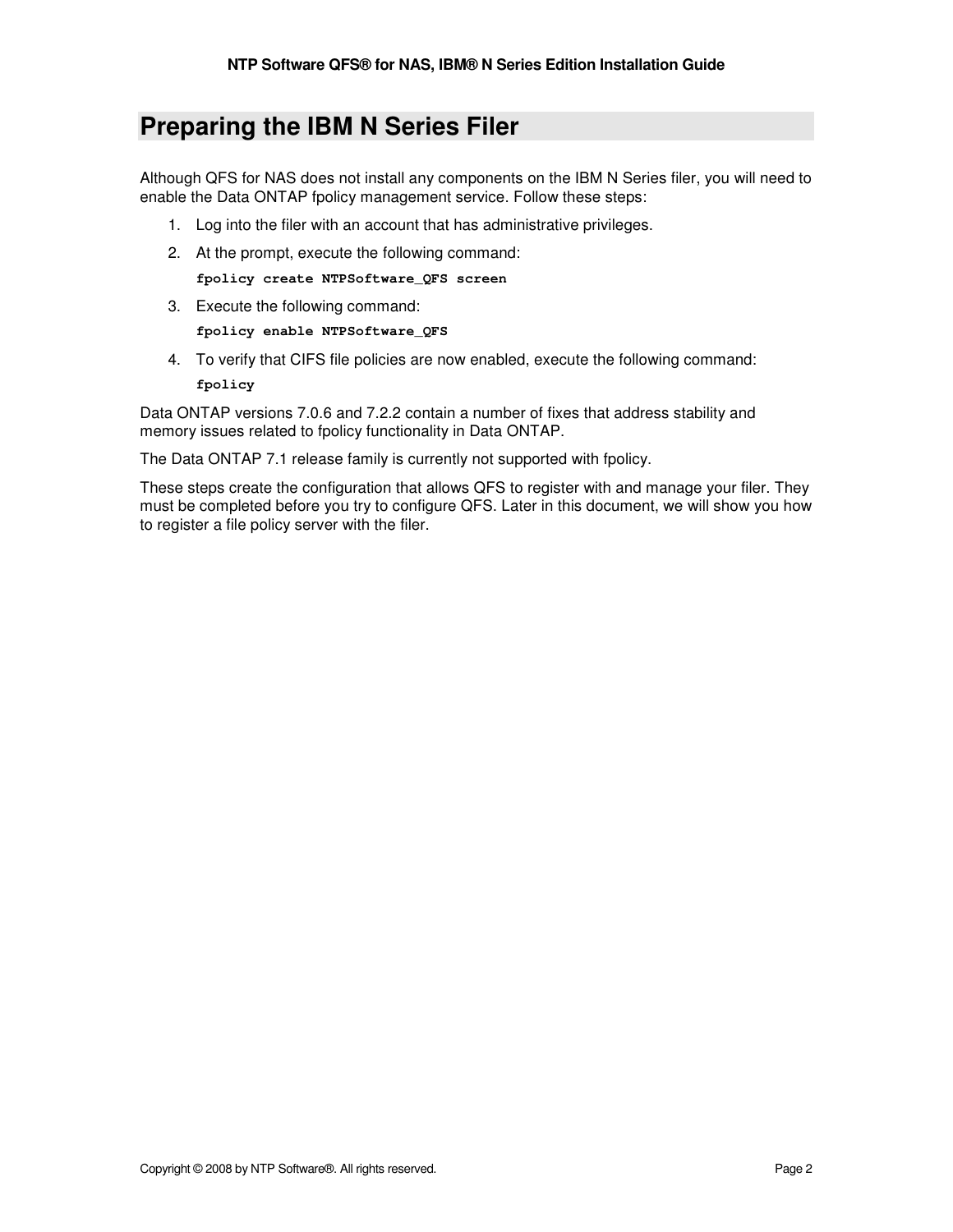# **Requirements**



NTP Software QFS for NAS, IBM N Series Edition is a two-tier application that requires a machine to run the QFS software as well as a properly configured IBM N Series filer. Each machine used in this architecture must meet the following minimum requirements.

### **NTP Software QFS for NAS, IBM N Series Edition Server Requirements**

NTP Software QFS for NAS is installed on a server in your environment. The hardware must be suitable for our software operation, and our requirements are the minimum necessary. If your server is also hosting antivirus or other programs, your environment's requirements may be greater than those in the following list.

- 1 GHz CPU
- Windows 2000 SP4 or Windows 2003
- 1GB RAM
- 150MB free disk space
- Network interface card

#### **IBM N Series Filer Requirements**

The IBM N Series filer to which NTP Software QFS for NAS, IBM N Series Edition will be connected requires the following:

- Data ONTAP® v. 6.5 or higher
- Network interface card

**Note:** It is strongly recommended that two network adapters be installed in both the filer and Windows server. The connection between the server and filer should be private — separate from the public network connection. Using a single network adapter will greatly increase the time required to process data, and may cause excessive delays in the environment.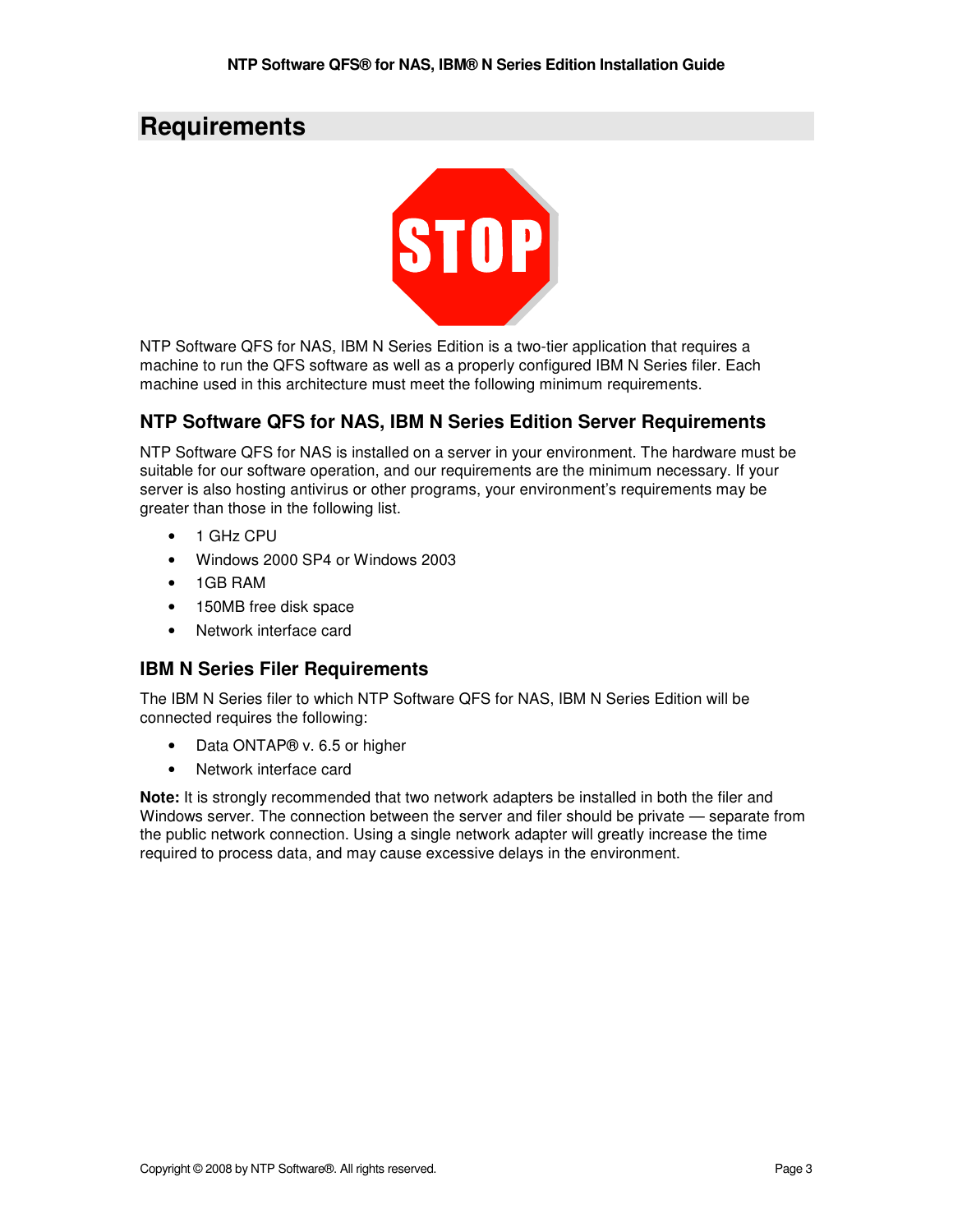# **Network Configuration**



**NTP Software QFS for NAS, IBM N Series Edition Installation Best Practice** 

# **!!!!VERY IMPORTANT!!!!**

The secondary network connection should be configured as a private and direct connection between the Windows host and the IBM N Series filer.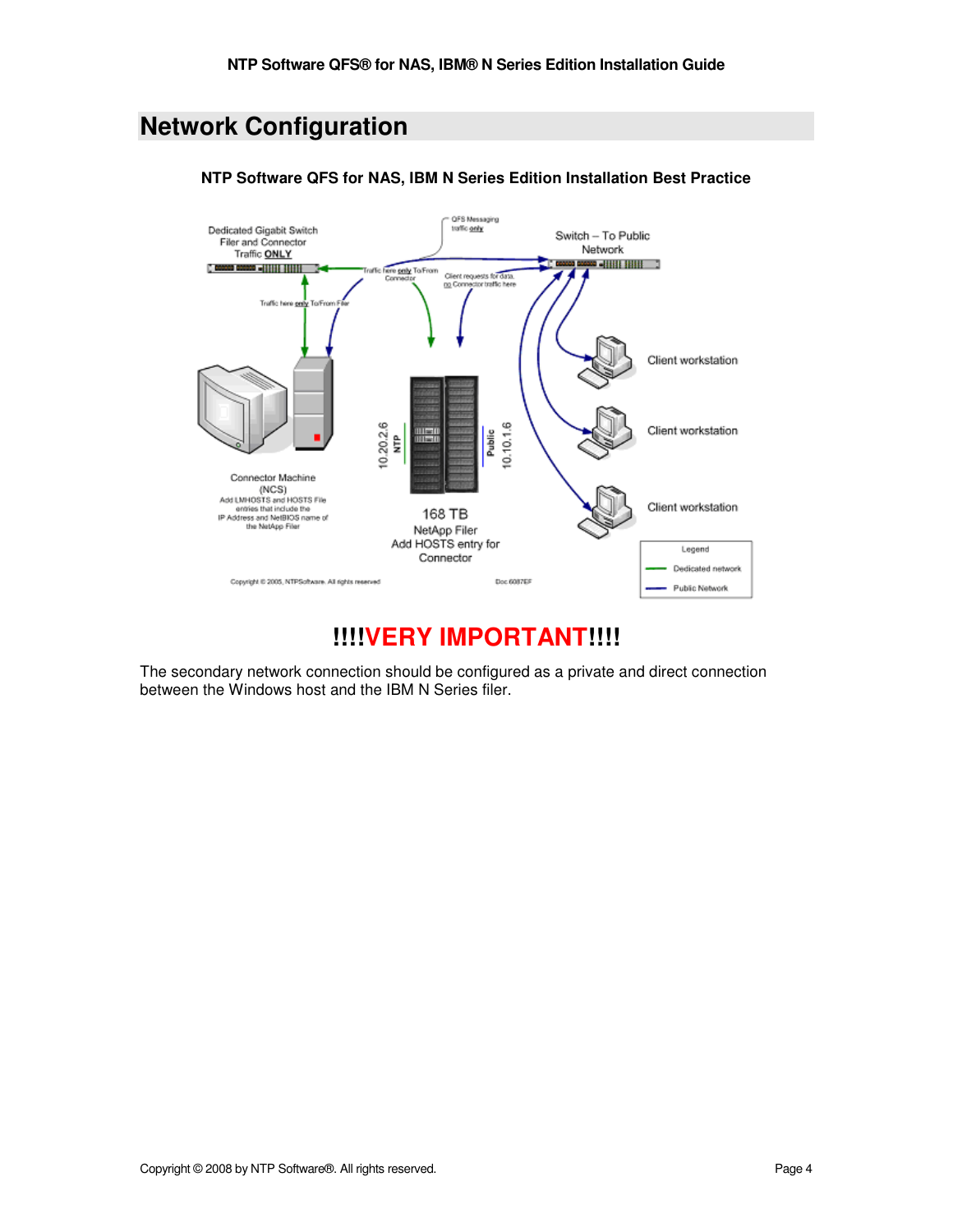# **Installation**

Prior to installing NTP Software QFS for NAS, IBM N Series Edition, NTP Software recommends verifying that the installation server meets the requirements listed in the "Requirements" section of this document.

### **Installing NTP Software Smart Policy Manager**

- 1. Log into your server by using an account with administrator privileges.
- 2. Place the NTP Software QFS for NAS, IBM N Series Edition CD into the server's CD-ROM drive. After a few moments, the Installation Wizard's start window should appear. If the window does not appear, start the installation manually by using Windows Explorer to select your CD-ROM drive and launch **Setup.exe**.

If you downloaded an evaluation copy of NTP Software QFS for NAS, IBM N Series Edition, go to the directory in which the file was downloaded and double-click the **Setup.exe** file.

3. If NTP Software Smart Policy Manager is not installed; you will be prompted to install it. Click **Yes** to continue.

| <b>Ouestion</b> |                                                                                                                                                                                                                                      |
|-----------------|--------------------------------------------------------------------------------------------------------------------------------------------------------------------------------------------------------------------------------------|
| ച               | NTP Software Smart Policy Engine is not installed on your system. You need it to run this application.<br>If you do not install Smart Policy Engine the setup will exit.<br>Do you want to install Smart Policy Engine at this time? |
|                 | <br>No                                                                                                                                                                                                                               |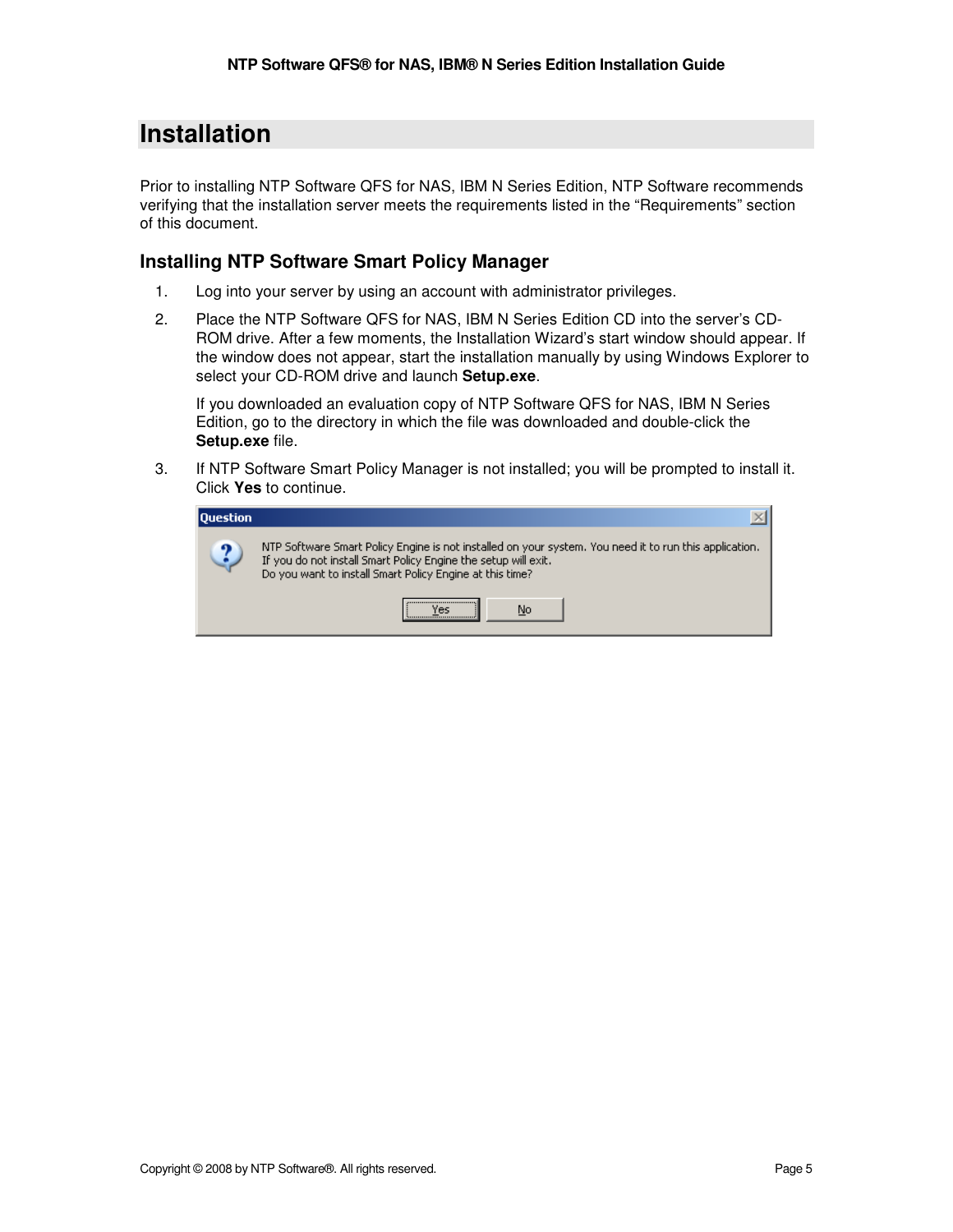4. The NTP Software Smart Policy Manager Installation Wizard opens. Click **Next** to begin the installation.



5. Read the end-user license agreement. If you agree to the terms, click **I accept the terms of the license agreement** and then click **Next**. If you do not accept the terms, click **Cancel** to exit the installation.

| NTP Software Smart Policy Manager Setup Wizard                                                                                                                                                                                                                                                                                                                                                                                                                                                                                                                                                                                                                                                                                                                                                                                                                             |  |
|----------------------------------------------------------------------------------------------------------------------------------------------------------------------------------------------------------------------------------------------------------------------------------------------------------------------------------------------------------------------------------------------------------------------------------------------------------------------------------------------------------------------------------------------------------------------------------------------------------------------------------------------------------------------------------------------------------------------------------------------------------------------------------------------------------------------------------------------------------------------------|--|
| License Agreement<br>Please read the following license agreement carefully.                                                                                                                                                                                                                                                                                                                                                                                                                                                                                                                                                                                                                                                                                                                                                                                                |  |
| NTP Software Smart Policy Manager(TM) End-User License.<br>By using or copying the accompanying software you are indicating your acceptance of the $\cdot$<br>terms of this license. If you do not agree to the terms of this license, please return the<br>product UNOPENED to your place of purchase for a full refund.<br>GRANT OF LICENSE. NTP Software grants you the right to use Smart Policy Manager<br>("PRODUCT") on one computer, solely for your or your company's own internal use. In<br>addition to the specified quantity of copies, you may make one [1] additional copy as a<br>backup to the original. However, you may not cause the software to execute or be loaded<br>into the active memory of more computers than the above-specified quantity at any one<br>time. In addition the PRODUCT is licensed solely for the management of local storage |  |
| <sup>c</sup> accept the terms of the license agreement<br>C I do not accept the terms of the license agreement                                                                                                                                                                                                                                                                                                                                                                                                                                                                                                                                                                                                                                                                                                                                                             |  |
| <b>InstallShield</b><br>Next<br>Cancel<br>< Back                                                                                                                                                                                                                                                                                                                                                                                                                                                                                                                                                                                                                                                                                                                                                                                                                           |  |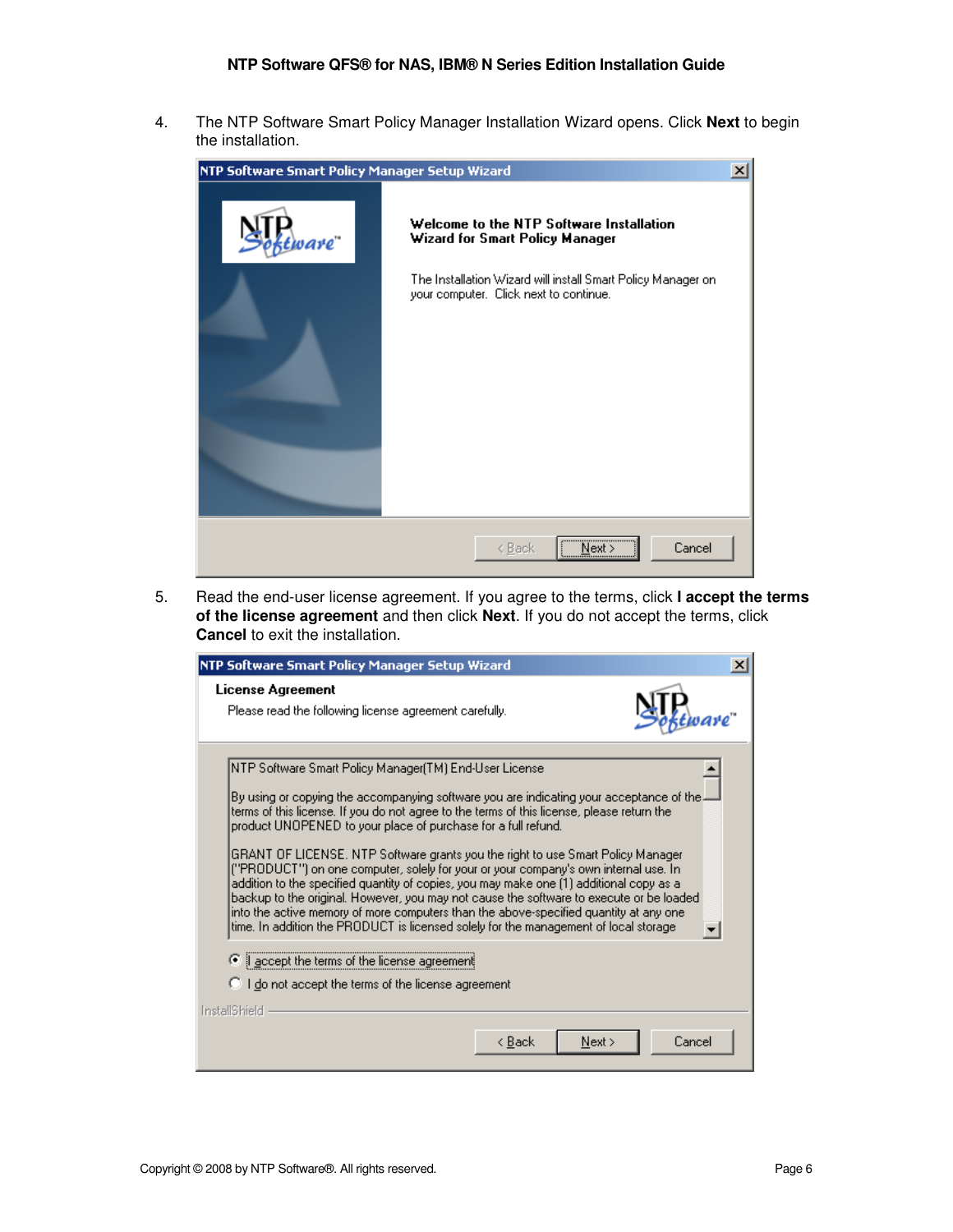6. Choose the location where you want to install NTP Software Smart Policy Manager; then click **Next**.

| NTP Software Smart Policy Manager Setup Wizard                                                                      | $\vert x \vert$  |
|---------------------------------------------------------------------------------------------------------------------|------------------|
| <b>Choose Destination Location</b><br>Select folder where setup will install files.                                 |                  |
| Setup will install NTP Software Smart Policy Manager in the following folder.                                       |                  |
| To install to this folder, click Next. To install to a different folder, click Browse and select<br>another folder. |                  |
|                                                                                                                     |                  |
|                                                                                                                     |                  |
| Destination Folder                                                                                                  |                  |
| C:\Program Files\Smart Policy Manager                                                                               | Browse           |
| InstallShield                                                                                                       |                  |
| < Back                                                                                                              | Cancel<br>Next : |

7. Select the components you want to install; then click **Next**.

| NTP Software Smart Policy Manager Setup Wizard                                                                                                                             | $\times$                                                                                                                                                                                                          |
|----------------------------------------------------------------------------------------------------------------------------------------------------------------------------|-------------------------------------------------------------------------------------------------------------------------------------------------------------------------------------------------------------------|
| <b>Select Features</b><br>Select the features setup will install.                                                                                                          |                                                                                                                                                                                                                   |
| Select the features you want to install, and deselect the features you do not want to install.<br>Smart Policy Manager Service<br><sub>i…</sub> Smart Policy Manager Admin | Description:<br>Selecting this option will install<br>all of the components required<br>for the Smart Policy Manager<br>service. The service<br>installation will automatically<br>install the client components. |
| 4.43 MB of space required on the C drive<br>1924.36 MB of space available on the C drive<br><b>InstallShield</b>                                                           | Cancel<br>< Back<br>Next                                                                                                                                                                                          |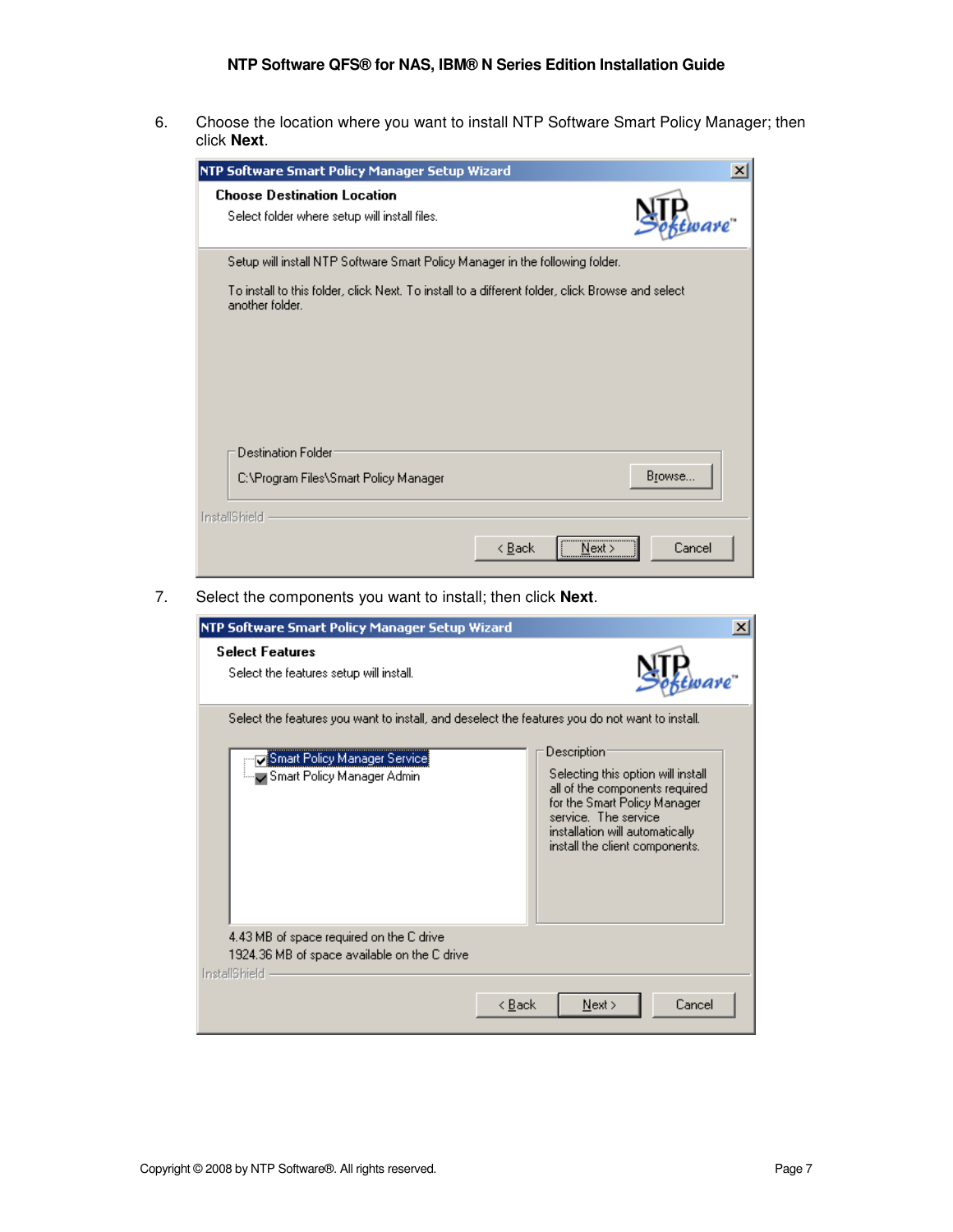8. You will be prompted for a Windows domain user account to run the NTP Software Smart Policy Manager service. Enter the username and password for a domain user account with administrative rights on the local machine. Click **Next**.

|                         | NTP Software Smart Policy Manager Setup Wizard                              | ×      |
|-------------------------|-----------------------------------------------------------------------------|--------|
| <b>Service Account:</b> |                                                                             |        |
|                         | Enter the service account the Smart Policy Manager service is to run under. |        |
| Service                 | Administrator                                                               |        |
| Password:               |                                                                             |        |
| Confirm:                |                                                                             |        |
| InstallShield           | $\leq$ $\underline{B}$ ack<br>$N$ ext >                                     | Cancel |

9. Enter the directory name where you want to install the NTP Software Smart Policy Manager database, or just accept the default location. Click **Next**.

| NTP Software Smart Policy Manager Setup Wizard                                                                      | $\times$ |
|---------------------------------------------------------------------------------------------------------------------|----------|
| Smart Policy Manager Database Location                                                                              |          |
| Setup will install the Smart Policy Manager database in the following folder.                                       |          |
| To install to this folder, click Next. To install to a different folder, click Browse and select<br>another folder. |          |
| Destination Folder<br>C:\Program Files\Smart Policy Manager\data store<br>InstallShield                             | Browse   |
| < <u>B</u> ack<br>Next >                                                                                            | Cancel   |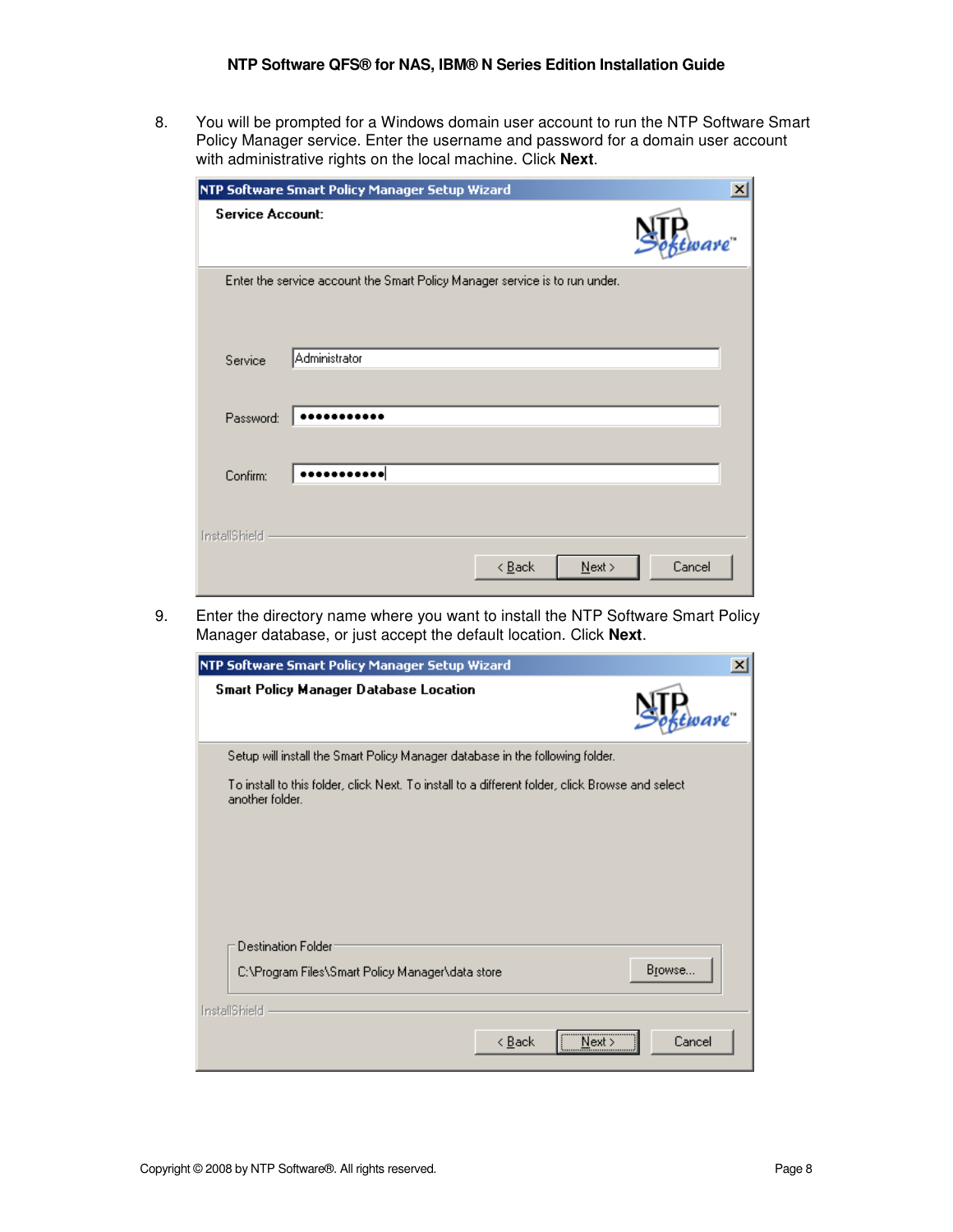10. Select the NTP Software Smart Policy Manager installation type for your environment. If installing to a new environment with no prior NTP Software Smart Policy Manager installations, click **Next**. If installing in an environment where NTP Software Smart Policy Manager is already running, choose **Adding to an enterprise installation** and click **Next**.

| NTP Software Smart Policy Manager Setup Wizard                      |                             | $\boldsymbol{\mathsf{x}}$ |
|---------------------------------------------------------------------|-----------------------------|---------------------------|
| Setup Type<br>Select the setup type that best suits your needs.     |                             |                           |
| Choose the type of Smart Policy Manager installation you are doing. |                             |                           |
| First time installation in the enterprise<br>Œ                      |                             |                           |
| Adding to an enterprise installation<br>о                           |                             |                           |
|                                                                     |                             |                           |
|                                                                     |                             |                           |
|                                                                     |                             |                           |
|                                                                     |                             |                           |
|                                                                     |                             |                           |
| <b>InstallShield</b>                                                |                             |                           |
|                                                                     | < <u>B</u> ack<br>$N$ ext > | Cancel                    |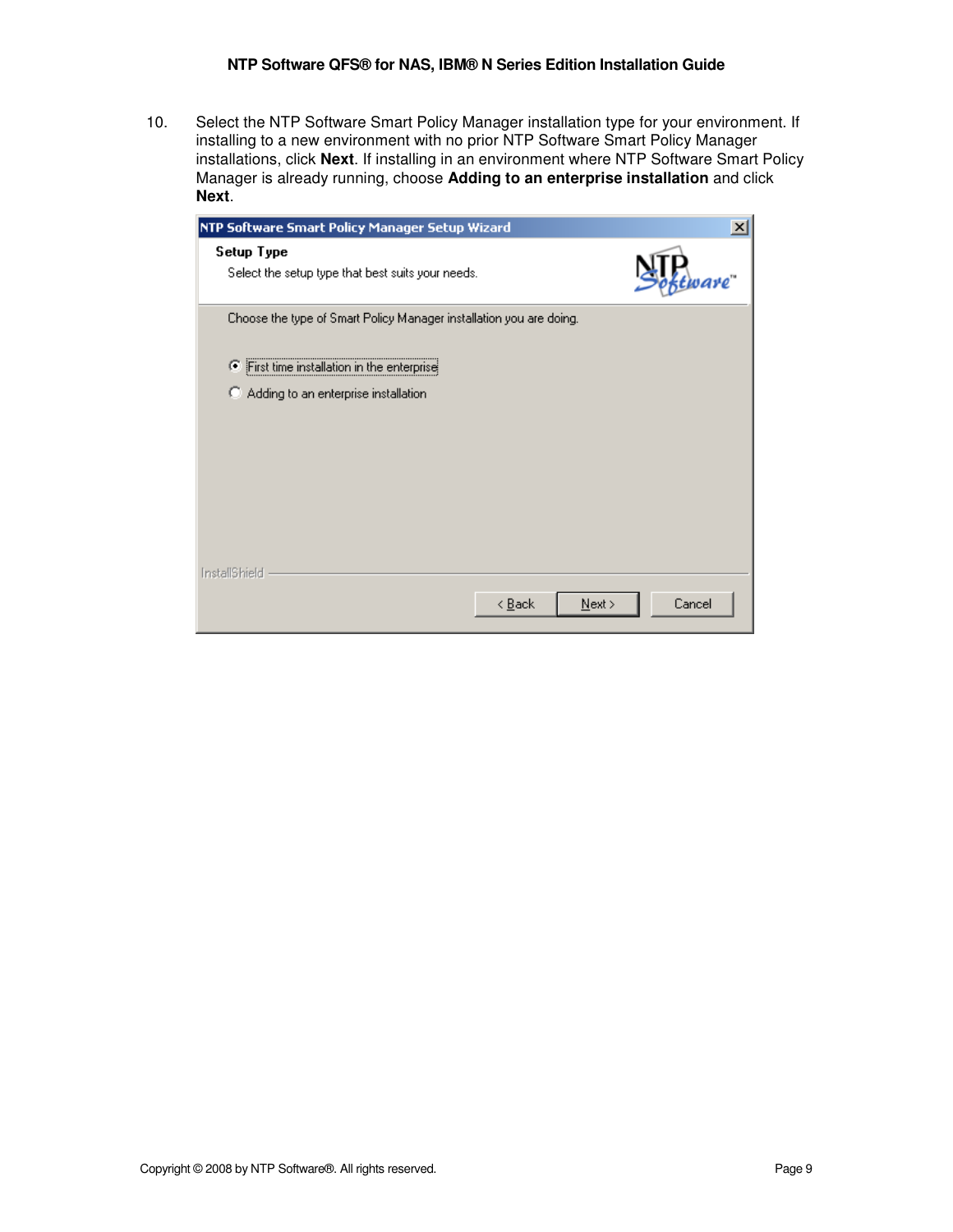11. Provide NTP Software Smart Policy Manager with a name for your organization and a location name for this NTP Software Smart Policy Manager instance, or accept the default settings. Click **Next**.

|                      | NTP Software Smart Policy Manager Setup Wizard       |                            |           | ×      |
|----------------------|------------------------------------------------------|----------------------------|-----------|--------|
|                      | <b>Smart Policy Manager Initial Setup Parameters</b> |                            |           | ware"  |
|                      | Enter the initial organization and location names.   |                            |           |        |
|                      |                                                      |                            |           |        |
|                      |                                                      |                            |           |        |
| Organization:        | My Organization                                      |                            |           |        |
|                      |                                                      |                            |           |        |
| Location:            | My Site                                              |                            |           |        |
|                      |                                                      |                            |           |        |
|                      |                                                      |                            |           |        |
|                      |                                                      |                            |           |        |
|                      |                                                      |                            |           |        |
| <b>InstallShield</b> |                                                      |                            |           |        |
|                      |                                                      | $\leq$ $\underline{B}$ ack | $N$ ext > | Cancel |
|                      |                                                      |                            |           |        |

12. Review your configuration information. Click **Back** to make any changes; otherwise, click **Next** to begin copying the files.

| NTP Software Smart Policy Manager Setup Wizard                                                                                                                                                                                                                   |        |
|------------------------------------------------------------------------------------------------------------------------------------------------------------------------------------------------------------------------------------------------------------------|--------|
| <b>Start Copying Files</b><br>Review settings before copying files.                                                                                                                                                                                              |        |
| Setup has enough information to start copying the program files. If you want to review or<br>change any settings, click Back. If you are satisfied with the settings, click Next to begin<br>copying files.                                                      |        |
| Current Settings:                                                                                                                                                                                                                                                |        |
| Destination Path:<br>C:\Program Files\Smart Policy Manager<br>Smart Policy Manager database directory:<br>C:\Program Files\Smart Policy Manager\data store<br>Components to install:<br>Smart Policy Manager Service<br>Smart Policy Manager Administration Tool |        |
| <b>InstallShield</b><br>< Back<br>Next                                                                                                                                                                                                                           | Cancel |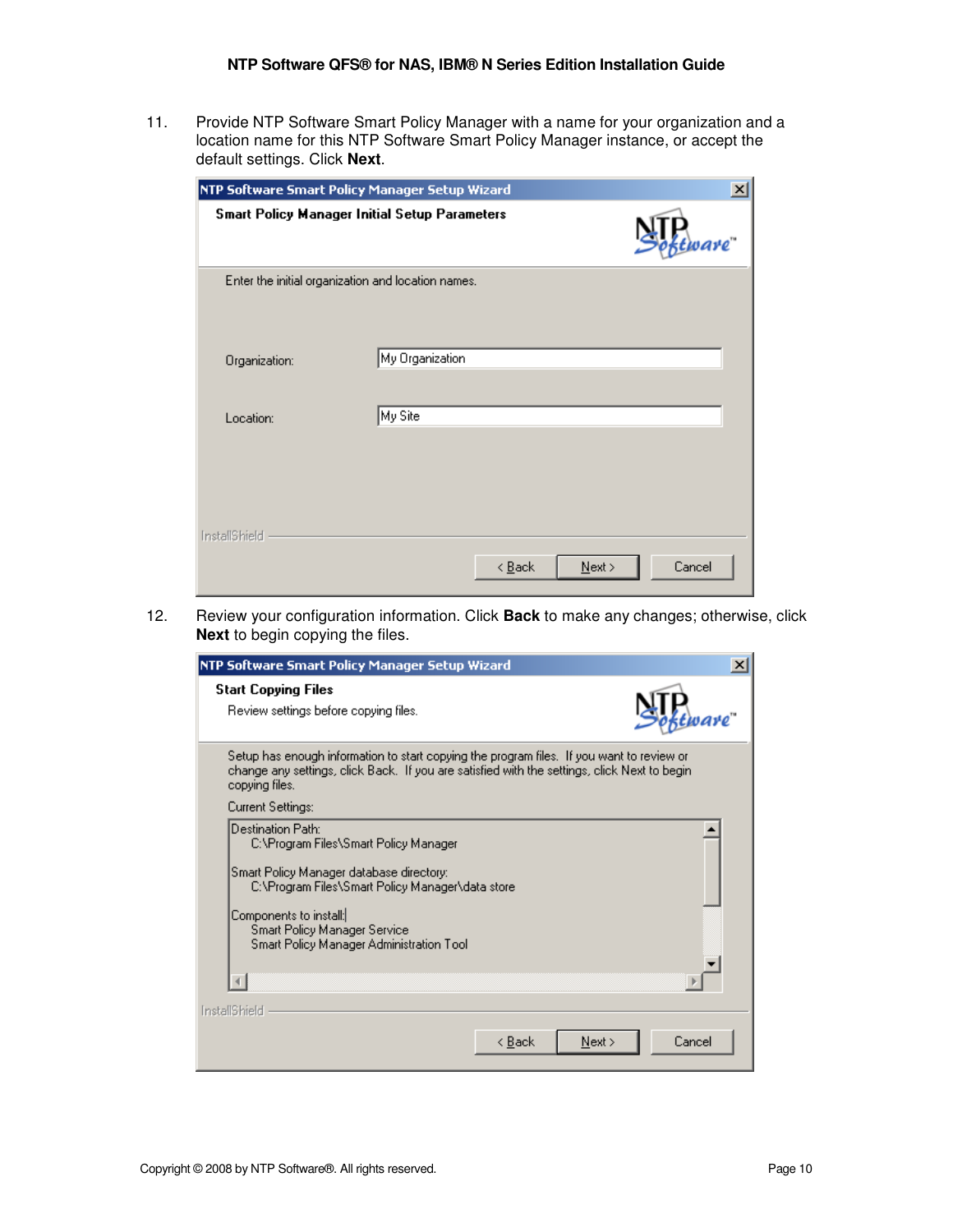13. If you do not want to view the NTP Software Smart Policy Manager readme file, uncheck the **Yes, I want to view the readme file** checkbox. When you click **Finish**, the QFS for NAS Installer opens.



### **Installing NTP Software QFS for NAS**

1. When the NTP Software QFS for NAS Installation Wizard opens, click **Next** to begin the installation.

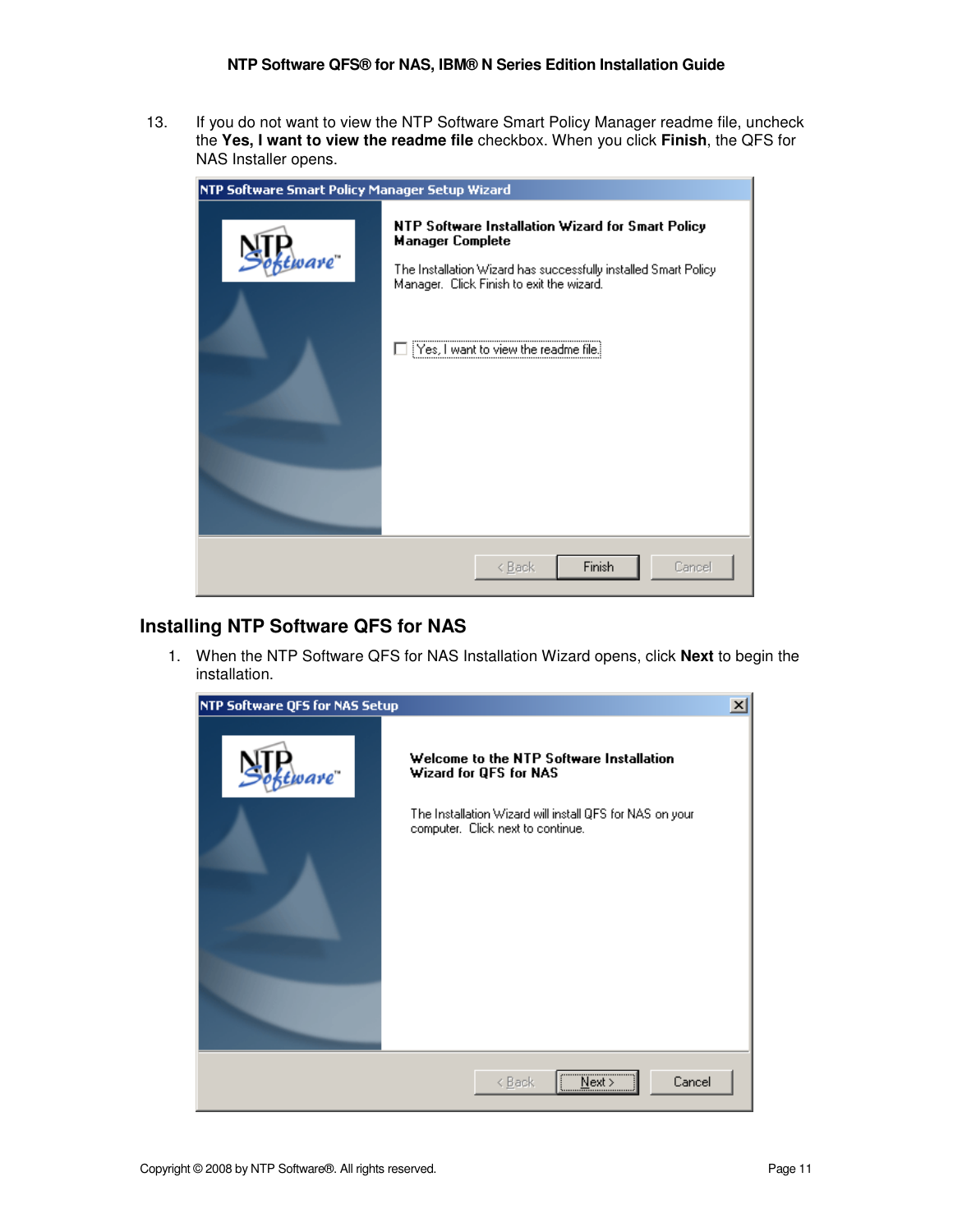2. Read the end-user license agreement. If you agree to the terms, click **I accept the terms of the license agreement** and then click **Next**. If you do not accept the terms, click **Cancel** to exit the installation.

| NTP Software QFS for NAS Setup                                                                                                                                                                                                                                                                                                                                                                                                                                                                                                                                                                                                                                                                                                                                                                                                                                                |
|-------------------------------------------------------------------------------------------------------------------------------------------------------------------------------------------------------------------------------------------------------------------------------------------------------------------------------------------------------------------------------------------------------------------------------------------------------------------------------------------------------------------------------------------------------------------------------------------------------------------------------------------------------------------------------------------------------------------------------------------------------------------------------------------------------------------------------------------------------------------------------|
| License Agreement<br>Please read the following license agreement carefully.                                                                                                                                                                                                                                                                                                                                                                                                                                                                                                                                                                                                                                                                                                                                                                                                   |
| [NTP Software QFS for NAS (TM)<br>End Hser License.<br>By using or copying the accompanying software you are indicating your acceptance of the:<br>terms of this license. If you do not agree to the terms of this license, please return the<br>product UNOPENED to your place of purchase for a full refund.<br>GRANT OF LICENSE. NTP Software grants you the right to use NTP Software QFS for<br>NAS ("the PRODUCT") to manage the number of NAS systems for which you have paid a<br>license fee, provided the use is solely for your personal or your company's own internal<br>use. NTP Software grants you the rights to run the Windows connector components of<br>NTP Software QFS for NAS on one or more Windows systems, up to the number of NAS<br>accept the terms of the license agreement<br>G<br><b>C</b> I do not accept the terms of the license agreement |
| InstallShield<br>Cancel<br>< Back<br>Next                                                                                                                                                                                                                                                                                                                                                                                                                                                                                                                                                                                                                                                                                                                                                                                                                                     |

3. Choose the location where you want to install QFS; then click **Next**.

| NTP Software QFS for NAS Setup                                                                                      | $\vert x \vert$ |
|---------------------------------------------------------------------------------------------------------------------|-----------------|
| <b>Choose Destination Location</b><br>Select folder where setup will install files.                                 |                 |
| Setup will install QFS for NAS in the following folder.                                                             |                 |
| To install to this folder, click Next. To install to a different folder, click Browse and select<br>another folder. |                 |
| Destination Folder<br>C:\Program Files\NTPSoftware\QFS for NAS                                                      | Browse          |
| <b>InstallShield</b><br>< <u>B</u> ack<br>Next :                                                                    | Cancel          |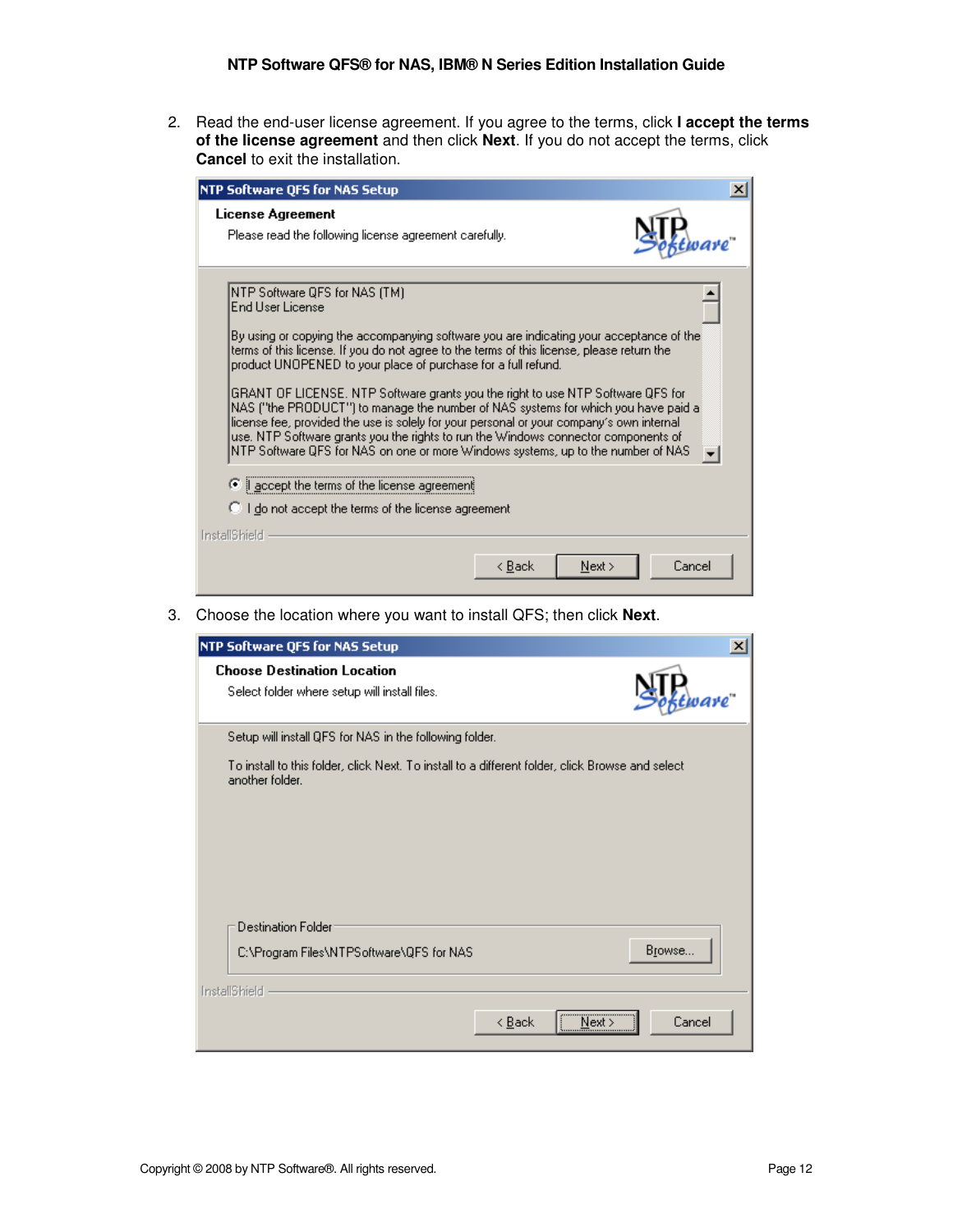4. Select the components to be installed on the local machine. The Admin component allows for administration of the QFS service. The NAS Connector component is required if this machine will need to communicate with a filer for quota management purposes.

| NTP Software QFS for NAS Setup                                                                                                                                                      | $\boldsymbol{\times}$                                                                                                                                                                                                                                                                                                                        |
|-------------------------------------------------------------------------------------------------------------------------------------------------------------------------------------|----------------------------------------------------------------------------------------------------------------------------------------------------------------------------------------------------------------------------------------------------------------------------------------------------------------------------------------------|
| <b>Select Features</b><br>Select the features setup will install.                                                                                                                   |                                                                                                                                                                                                                                                                                                                                              |
| Select the features you want to install, and deselect the features you do not want to install.<br><mark>⊽i</mark> Admin ¦<br>$\blacktriangledown$ Service<br><b>DINAS</b> Connector | Description <sup>®</sup><br>Selecting this option will install.<br>all of the components required<br>to run the NTP Software QFS<br>administrative client. If you<br>choose not to install these.<br>components you may still install<br>the NTP Software QFS<br>service, but you will not be.<br>able to configure it from this<br>machine. |
| 47.44 MB of space required on the C drive<br>93525.59 MB of space available on the C drive<br><b>InstallShield</b>                                                                  | Cancel<br>< Back<br>Next >                                                                                                                                                                                                                                                                                                                   |

5. Provide your company name, the serial number for QFS, and the serial number for the NAS Connector. Click **Next**.

| NTP Software QFS for NAS Setup                              |                                                                                    |
|-------------------------------------------------------------|------------------------------------------------------------------------------------|
| User Information<br>Enter your registration information.    |                                                                                    |
| to install an evaluation version or the production version. | Please enter the name of the company for whom you work and select whether you want |
| <b>INTPSoftware</b><br>Company Name:                        |                                                                                    |
| <b>C</b> Install Evaluation Version                         |                                                                                    |
| <b>C</b> Install Production Version                         |                                                                                    |
| QFS Serial Number:                                          | QFS SERIAL NUMBER                                                                  |
| NAS Connector Serial Number:                                | NAS CONNECTOR SERIAL NUMBER                                                        |
| <b>InstallShield</b>                                        |                                                                                    |
|                                                             | Cancel<br>< Back<br>Next                                                           |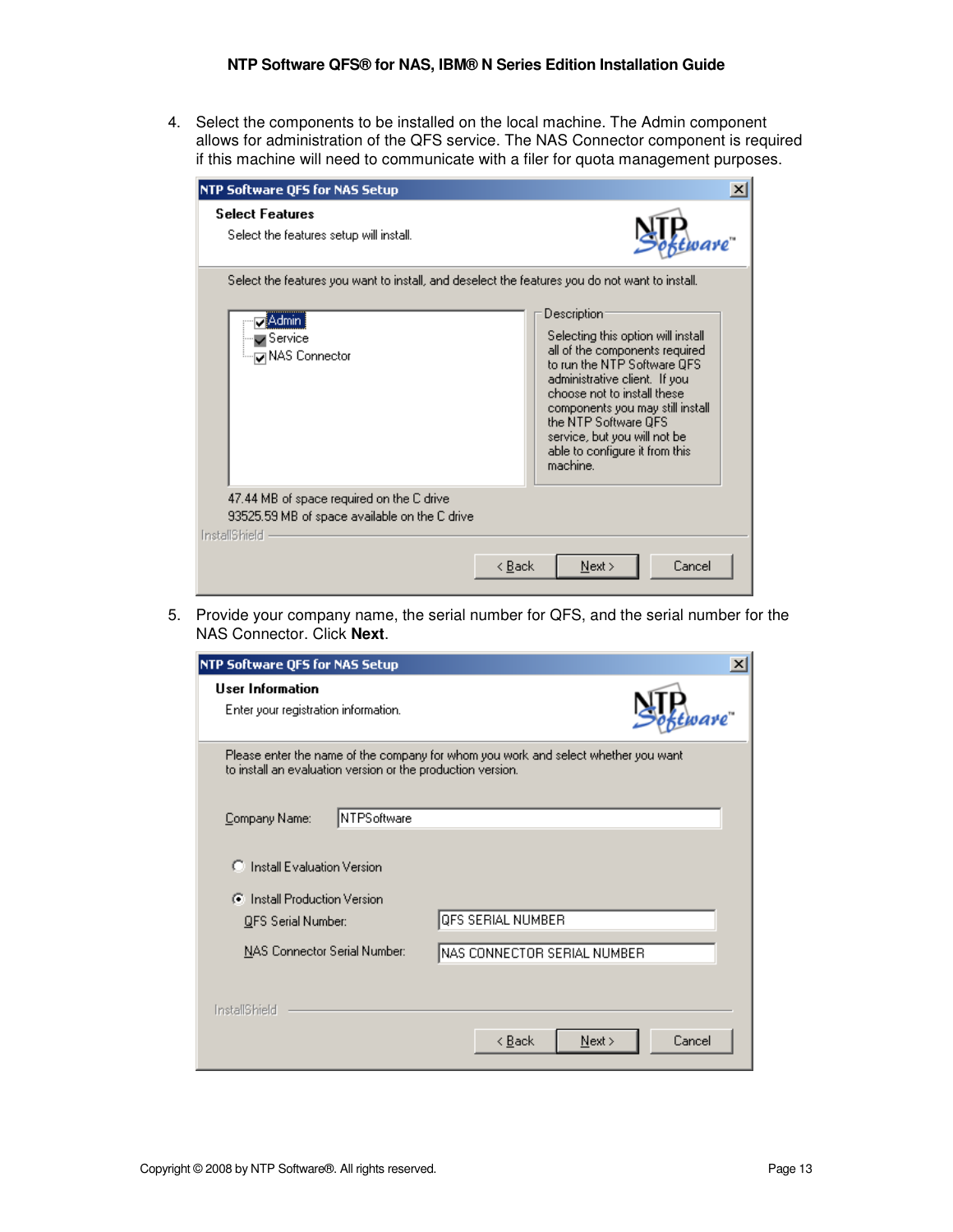6. Specify the account type to be used. Click **Next.**

| NTP Software QFS for NAS Setup                                                                                                                                                                                                                                                                                                                                                      | ×      |
|-------------------------------------------------------------------------------------------------------------------------------------------------------------------------------------------------------------------------------------------------------------------------------------------------------------------------------------------------------------------------------------|--------|
| <b>Account Type</b><br>Please specify the type of account to use.                                                                                                                                                                                                                                                                                                                   |        |
| The Quota & File Sentinel service can run as a specified account or the built-in system<br>account.<br>Specify an account to use.<br>G.<br>$\bigcirc$ Use the built-in system account. The following features are disabled:<br>- The ability to specify UNC paths in policies.<br>- Active Directory/LDAP email address lookups.<br>- User account lookups across multiple domains. |        |
| <b>InstallShield</b><br>< Back<br>Next                                                                                                                                                                                                                                                                                                                                              | Cancel |

7. If specifying an account, enter a username with local administrative privileges. This account will be used to log in and enforce quotas. Click **Next**.

|                        | $\mathbf{x}$<br><b>NTP Software QFS for NAS Setup</b>      |
|------------------------|------------------------------------------------------------|
| <b>Service Account</b> | are"                                                       |
|                        | Enter the Service account QFS for NAS is to run under.     |
| Service                | Administrator                                              |
| Password:              | <b>xxxxxxxxxxx</b>                                         |
| Confirm:               | **********                                                 |
| <b>InstallShield</b>   | Cancel<br>$\leq$ $\underline{\mathsf{B}}$ ack<br>$N$ ext > |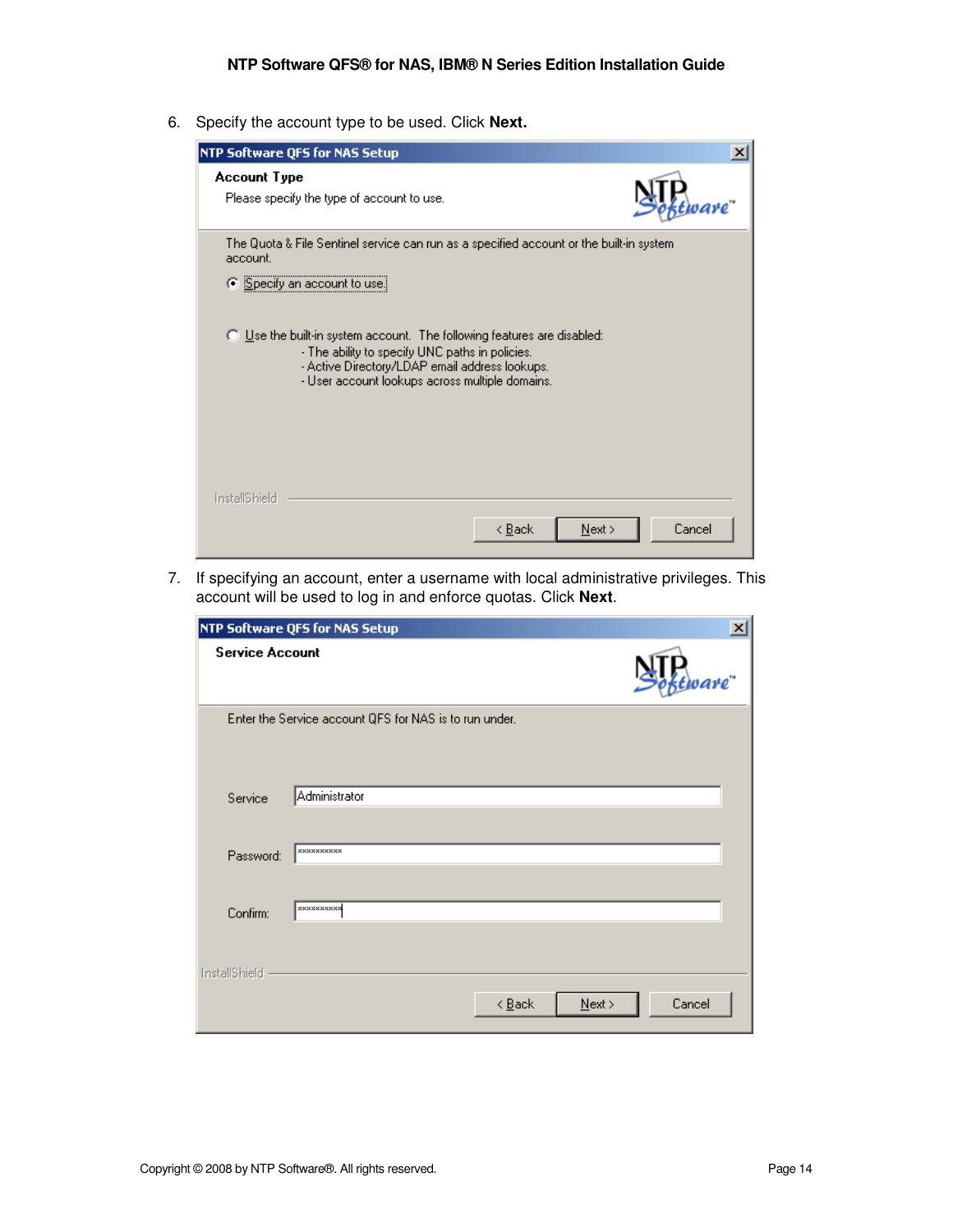8. Select the program folder to host the NTP Software QFS for NAS, IBM N Series startup group. Click **Next**.

| <b>NTP Software QFS for NAS Setup</b>                                                                                                                                                                              |                            | $\times$ |
|--------------------------------------------------------------------------------------------------------------------------------------------------------------------------------------------------------------------|----------------------------|----------|
| Select Program Folder<br>Please select a program folder.                                                                                                                                                           |                            |          |
| Setup will add program icons to the Program Folder listed below. You may type a new folder<br>name, or select one from the existing folders list. Click Next to continue.<br>Program Folder:                       |                            |          |
| NTP Software QFS for NAS                                                                                                                                                                                           |                            |          |
| Existing Folders:<br>Accessories<br>Administrative Tools<br>AVG Free 8.0<br><b>Broadcom</b><br>Catalyst Control Center<br>Dell Network Assistant<br>Dell QuickSet<br>Dell Support<br>Games<br><b>InstallShield</b> |                            |          |
|                                                                                                                                                                                                                    | Cancel<br>Next ><br>< Back |          |

9. Review your components and NAS connector information. Click **Back** to make any changes; otherwise, click **Next** to begin copying the files.

| NTP Software QFS for NAS Setup                                                                                                                                                                                                                                 |                |
|----------------------------------------------------------------------------------------------------------------------------------------------------------------------------------------------------------------------------------------------------------------|----------------|
| <b>Start Copying Files</b><br>Review settings before copying files.                                                                                                                                                                                            |                |
| Setup has enough information to start copying the program files. If you want to review or<br>change any settings, click Back. If you are satisfied with the settings, click Next to begin<br>copying files.                                                    |                |
| Current Settings:                                                                                                                                                                                                                                              |                |
| Destination Path:<br>C:\Program Files\NTPSoftware\QFS for NAS<br>Components to install:<br>Quota & File Sentinel Service<br>Quota & File Sentinel Administration Tool<br>Quota & File Sentinel NAS Connector<br>Start Menu Folder:<br>NTP Software QFS for NAS |                |
| InstallShield                                                                                                                                                                                                                                                  |                |
| < Back                                                                                                                                                                                                                                                         | Cancel<br>Next |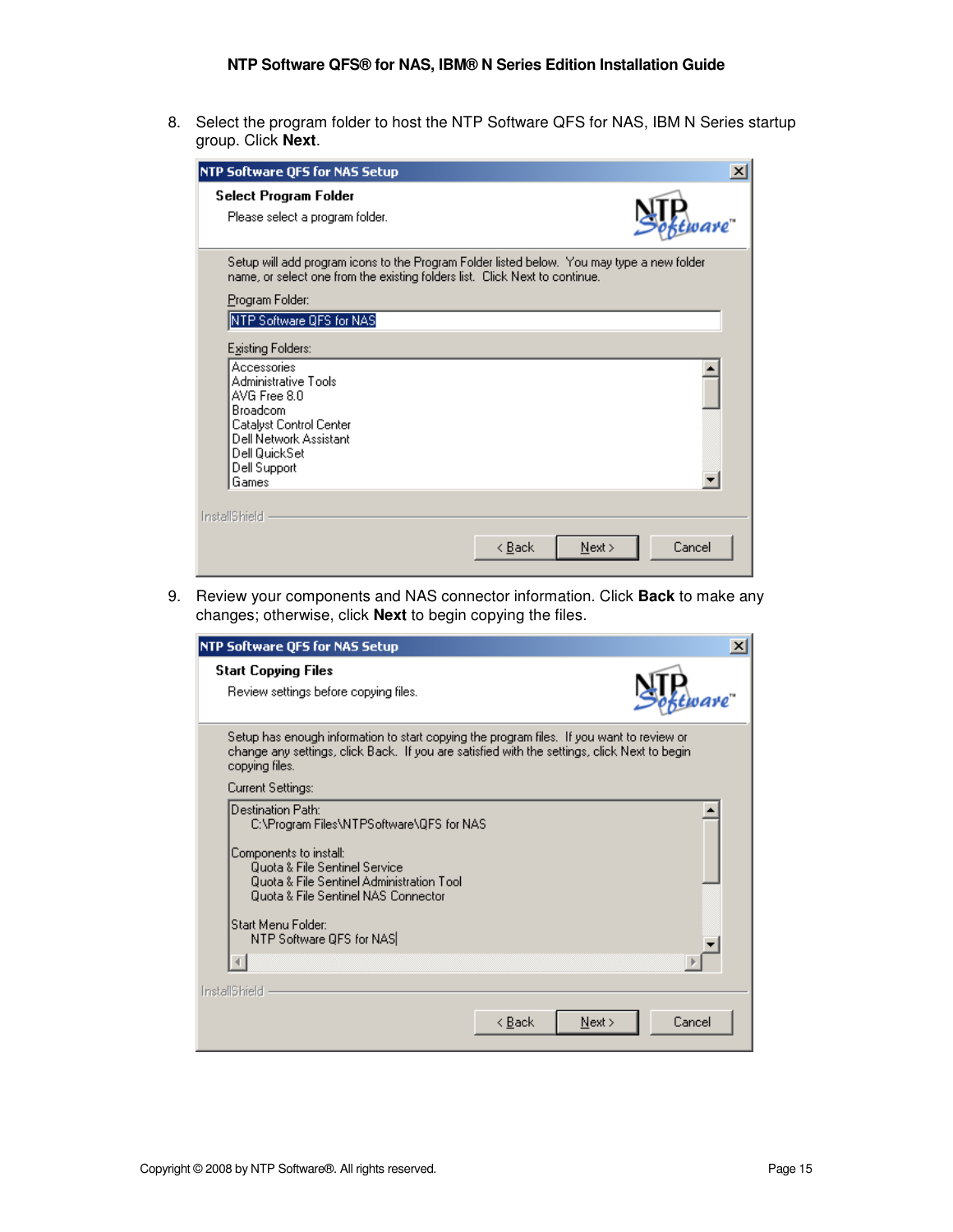10. If you do not want to view the NTP Software QFS for NAS readme file, uncheck the **Yes, I want to view the readme file** checkbox. When you click **Finish**, the NTP Software QFS for NAS, IBM N Series Edition configuration wizard will open.

| NTP Software QFS for NAS Setup |                                                                                                                                                                                                              |
|--------------------------------|--------------------------------------------------------------------------------------------------------------------------------------------------------------------------------------------------------------|
| rare"                          | NTP Software Installation Wizard for QFS for NAS<br>Complete<br>The Installation Wizard has successfully installed QFS for NAS.<br>Click Finish to exit the wizard.<br>[Yes, I want to view the readme file] |
|                                | Finish<br>Cancel<br>< Back                                                                                                                                                                                   |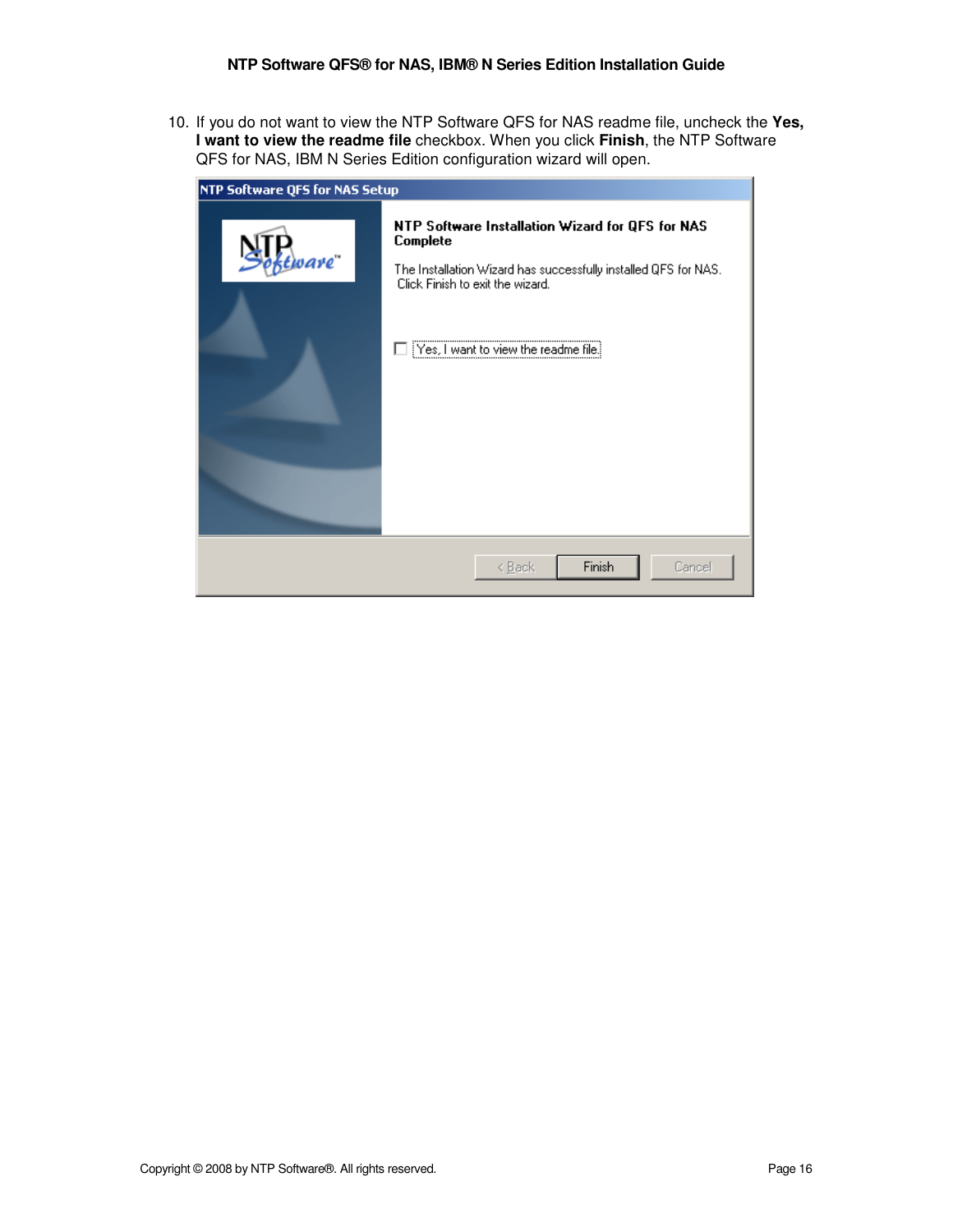### **NTP Software QFS for NAS, IBM N Series Configuration Wizard**

1. Click the **View Pre-Wizard Checklist** button and gather the required information before continuing. Click **Next**.

| QFS For NAS Configuration Wizard                                                                                                                                          | $\times$ |
|---------------------------------------------------------------------------------------------------------------------------------------------------------------------------|----------|
| vare"                                                                                                                                                                     |          |
| To complete the installation of your QFS for NAS product we will require information about your NAS<br>device, Email Notification System, and identity mapping directory. |          |
| Please make sure you know all of the answers of the below Configuration Checklist before continuing<br>on this wizard.                                                    |          |
| View Pre-Wizard Checklist                                                                                                                                                 |          |
| Cancel<br>Next<br>Finish                                                                                                                                                  |          |

2. Enter the name of your filer or vFiler. If using a vFiler, enter the name of the hosting filer. Click **Next**.

| QFS For NAS Configuration Wizard                                                                                  | $\boldsymbol{\mathsf{x}}$ |
|-------------------------------------------------------------------------------------------------------------------|---------------------------|
| vare"                                                                                                             |                           |
| The QFS connector will need information about your Filer to be able to manage its resources.<br>Filer Information |                           |
| Netbios name of your Filer or vFiler: MYFILER                                                                     |                           |
| If the above is a vFiler please enter the hosting Filers name below:                                              |                           |
| Netbios name of your hosting Filer:                                                                               |                           |
|                                                                                                                   |                           |
|                                                                                                                   |                           |
|                                                                                                                   |                           |
| Cancel<br>$Back$<br>Finish<br>$N$ ext >                                                                           |                           |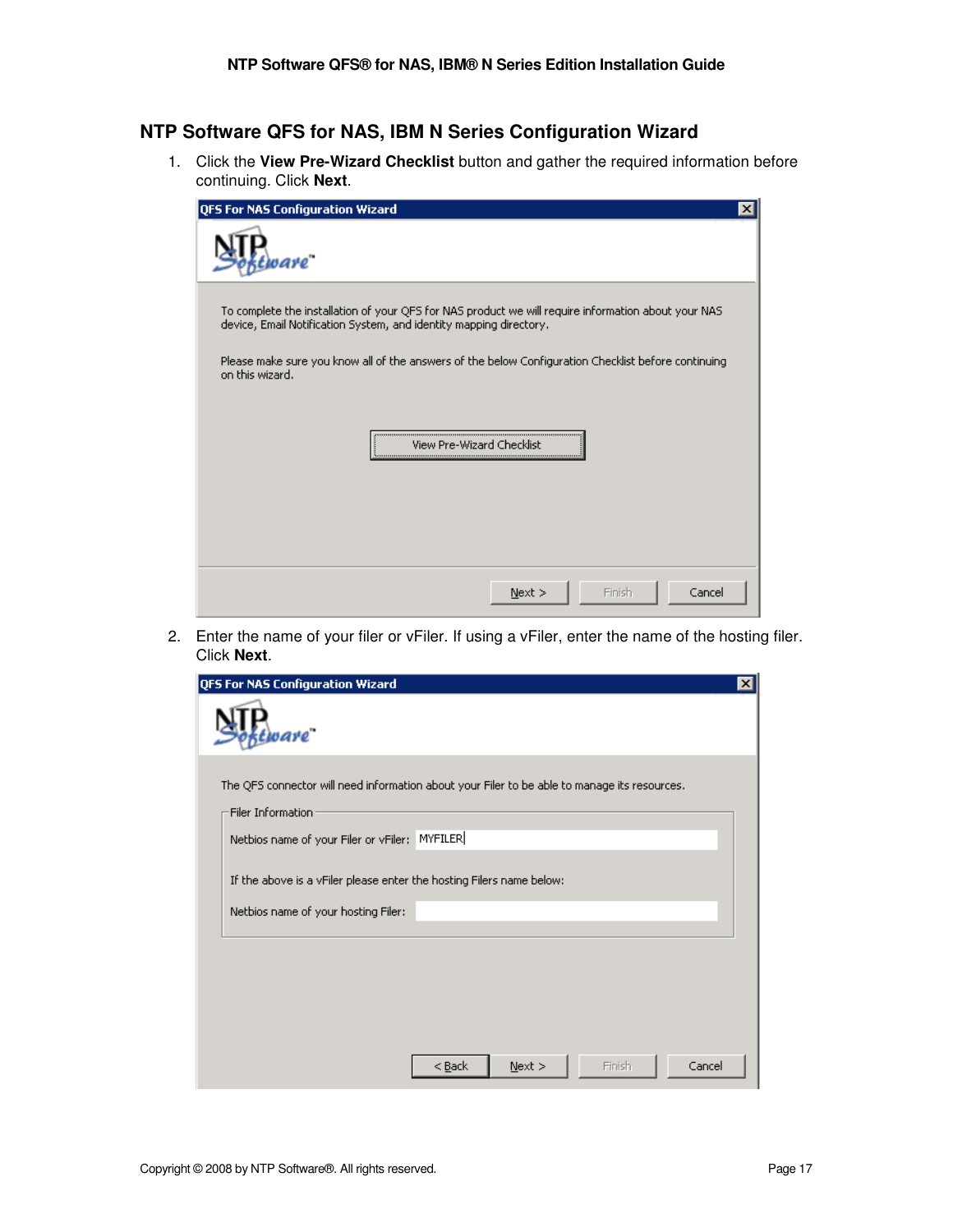3. If you do not want to send email notifications to users when a quota status changes, uncheck the **Yes! We do want email notifications enabled** checkbox. Select which email system your environment uses. Click **Next**.

| Mail Notification Setup (Optional)                                                                                                                                                                                                          | × |
|---------------------------------------------------------------------------------------------------------------------------------------------------------------------------------------------------------------------------------------------|---|
| vare"                                                                                                                                                                                                                                       |   |
| If you plan on notifying your users via email of quota thresholds they cross, file removal events, of<br>file restriction violations we will need information about your e-mail system.<br>Ves! We do want email notifications enabled<br>Ⅳ |   |
| Email System Information                                                                                                                                                                                                                    |   |
| Exchange 2000 or greater                                                                                                                                                                                                                    |   |
| O Other (Lotus Notes, Send Mail, etc)                                                                                                                                                                                                       |   |
|                                                                                                                                                                                                                                             |   |
|                                                                                                                                                                                                                                             |   |
|                                                                                                                                                                                                                                             |   |
|                                                                                                                                                                                                                                             |   |
| Finish<br>Cancel<br>$<$ Back<br>Next                                                                                                                                                                                                        |   |

4. Enter the name of your Active Directory server. (Optional: Enter a second server, if desired.) Click the **Test Active Directory Lookup** button and test at least one email address to verify connectivity. Then click **Next**.

| <b>Exchange 2000 or Greater Setup (Optional)</b>                                                                                                 |                  |                                                                                                        | $\mathbf{x}$ |
|--------------------------------------------------------------------------------------------------------------------------------------------------|------------------|--------------------------------------------------------------------------------------------------------|--------------|
| vare"                                                                                                                                            |                  |                                                                                                        |              |
| When a user crosses a threshold on a quota policy or violates a file restriction policy we will need to<br>Please provide the information below: |                  | find that user email address. We can use your existing Active Directory to get the needed information. |              |
| Active Directory Settings                                                                                                                        |                  |                                                                                                        |              |
| Primary Active Directory Server:                                                                                                                 | mydomain.com     | Port: 389                                                                                              |              |
| Secondary Active Directory Server:                                                                                                               |                  | Port: 389                                                                                              |              |
|                                                                                                                                                  |                  | Test Active Directory Lookup                                                                           |              |
|                                                                                                                                                  |                  |                                                                                                        |              |
|                                                                                                                                                  |                  |                                                                                                        |              |
|                                                                                                                                                  |                  |                                                                                                        |              |
|                                                                                                                                                  | $<$ Back<br>Next | Finish<br>Cancel                                                                                       |              |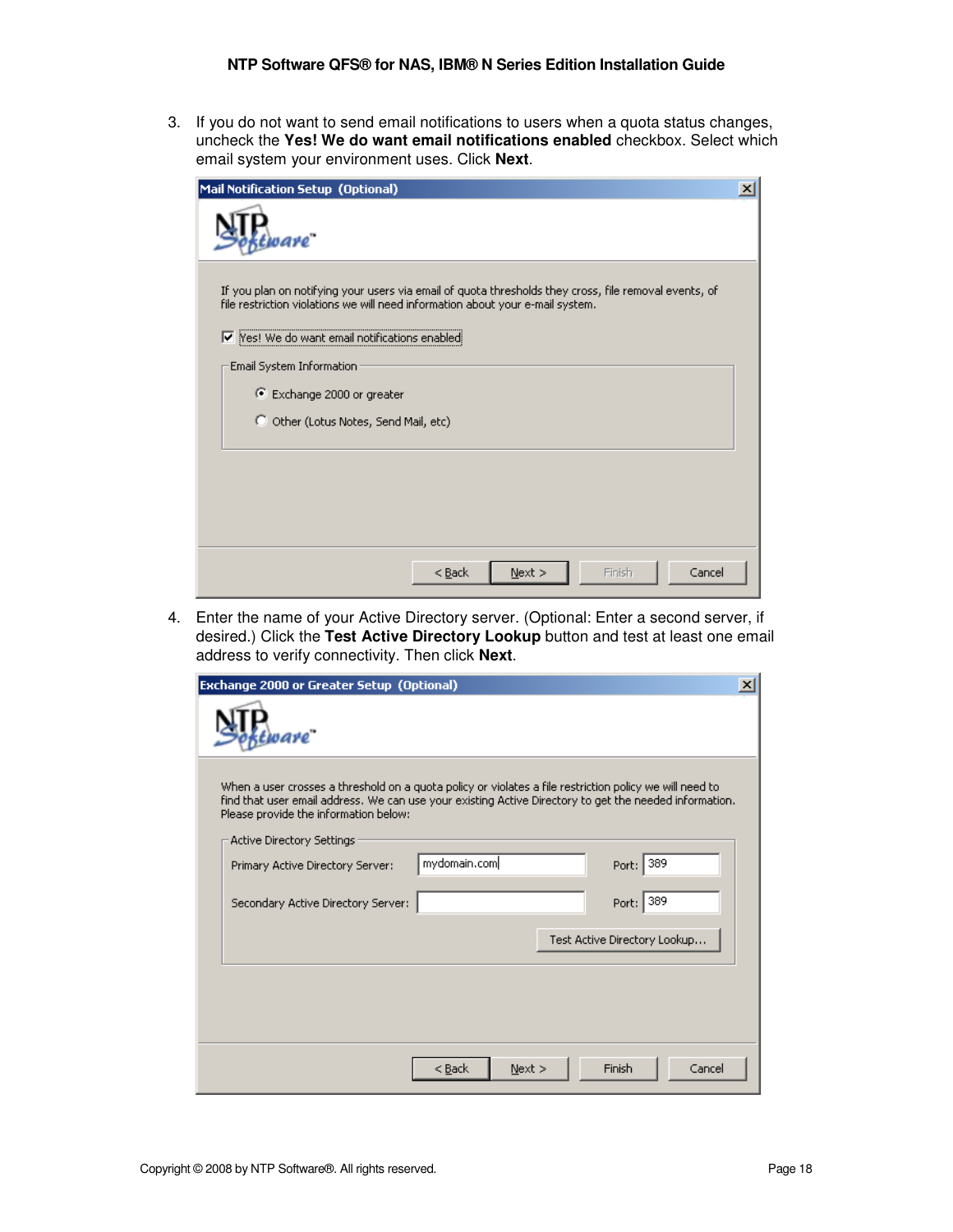5. Enter the SMTP gateway, the SMTP domain, and the email address to use for notifications. Enter any password(s) required for your environment. Click **Test Mail Settings** to verify that the information is correct. Then click **Finish**.

| Mail Server Info (Optional)                                                                                                 | × |
|-----------------------------------------------------------------------------------------------------------------------------|---|
| vare"                                                                                                                       |   |
| QFS will send email utilizing your own mail server. Please supply the below needed information about<br>your email gateway. |   |
| Email System Information                                                                                                    |   |
| smtp.mydomain.com<br>SMTP Gateway Address:                                                                                  |   |
| SMTP Domain (Example: ntpsoftware.com); mydomain.com                                                                        |   |
| reply@mydomain.com<br>Reply Email Address for Notifications:                                                                |   |
| *****<br>Reply Email account Password (if needed):                                                                          |   |
| Test Mail Settings<br>Status: Not sent yet                                                                                  |   |
|                                                                                                                             |   |
| Cancel<br>Finish<br>< <u>B</u> ack                                                                                          |   |

6. Click the **Finish Installation: Create FPolicy on Filer** button to see how to create the fpolicy and link the filer to QFS for NAS. Review the remaining information by clicking through the buttons in the lower half of the window. When finished, click **Close**.

|                                                                                                                                                                                                       | QFS For NAS NetApp Configuration Wizard (Finished) | × |  |  |
|-------------------------------------------------------------------------------------------------------------------------------------------------------------------------------------------------------|----------------------------------------------------|---|--|--|
| vare"                                                                                                                                                                                                 |                                                    |   |  |  |
| To complete the setup you must first setup a FPolicy on your Filer. Below are listed the next steps to<br>completing the installation.<br>Final Task:<br>Finish Installation: Create FPolicy on Filer |                                                    |   |  |  |
| Show me how to                                                                                                                                                                                        |                                                    |   |  |  |
|                                                                                                                                                                                                       | 1. Create a quota policy                           |   |  |  |
|                                                                                                                                                                                                       | 2. Create a file blocking policy                   |   |  |  |
|                                                                                                                                                                                                       | 3. Create a file removal policy                    |   |  |  |
|                                                                                                                                                                                                       | Close                                              |   |  |  |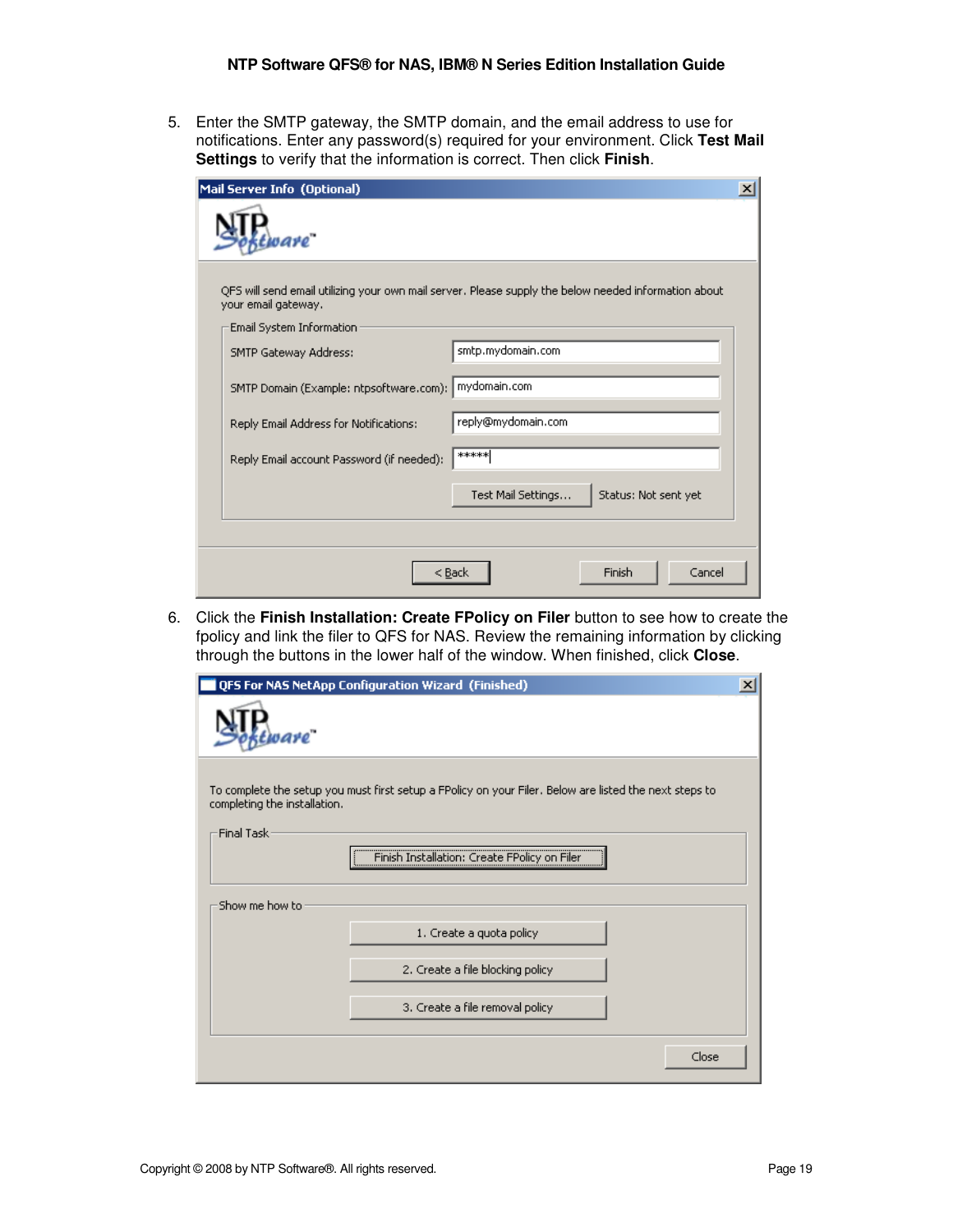### **Adding the IBM Filer to QFS for NAS Admin**

Before you can use NTP Software QFS for NAS, the filer must be added to the NTP Software Smart Policy Manager hierarchy. Follow these steps to add the filer:

- 1. Click **Start** > **All Programs** > **NTP Software QFS for NAS** > **NTP Software QFS for NAS Admin**.
- 2. In the hierarchy presented, expand the location name you entered earlier. The default location is **My Site**. Your filer is listed in the right pane, below the server on which QFS is installed.

| Edit View Options Help<br>Eile<br>※ 喻 同  × 窗   º_ :- 第  前<br>4<br><b>E</b> Ny Organization<br>Modified<br>Status<br>Description<br>$\nabla$<br>Created<br>Name<br>Type |
|------------------------------------------------------------------------------------------------------------------------------------------------------------------------|
|                                                                                                                                                                        |
|                                                                                                                                                                        |
|                                                                                                                                                                        |
| E  Bu Quota & File Sentinel<br>BE MYFILER<br>Available<br>1/17/08 23:00:49<br>Filer<br>1/17/08 23:00:49                                                                |
| My Site<br>Ėŀ<br><b>L</b> NTP13406<br>Available<br>Server<br>1/17/08 22:39:04<br>1/17/08 23:03:10<br>由 J NTP13406                                                      |
| 由 <b>国常</b> MYFILER                                                                                                                                                    |
|                                                                                                                                                                        |
|                                                                                                                                                                        |
|                                                                                                                                                                        |
|                                                                                                                                                                        |
|                                                                                                                                                                        |
|                                                                                                                                                                        |
|                                                                                                                                                                        |
|                                                                                                                                                                        |
|                                                                                                                                                                        |
|                                                                                                                                                                        |
|                                                                                                                                                                        |

3. In the left pane, expand the server on which QFS is installed, and right-click **Quota & File Sentinel**. From the pop-up menu, choose **Properties**.

| Quota & File Sentinel                      |                          | $-10 \times$ |
|--------------------------------------------|--------------------------|--------------|
| File Edit View Options Help                |                          |              |
|                                            |                          |              |
| H H Hy Organization                        | Component<br>$\Lambda$   |              |
| 由 B Quota & File Sentinel                  | 음 Disk Quota Policies    |              |
| <b>E</b> My Site                           | File Control Policies    |              |
| <b>□ 夏 NTP13406</b><br>由 图 Quota & File Se | File Management Policies |              |
| Delete<br><b>E-BE</b> MYFILER              | È<br>Server Directories  |              |
| Rename                                     | Server Shares            |              |
| <b>Properties</b>                          |                          |              |
|                                            |                          |              |
|                                            |                          |              |
|                                            |                          |              |
|                                            |                          |              |
|                                            |                          |              |
|                                            |                          |              |
|                                            |                          |              |
|                                            |                          |              |
|                                            |                          |              |
|                                            |                          |              |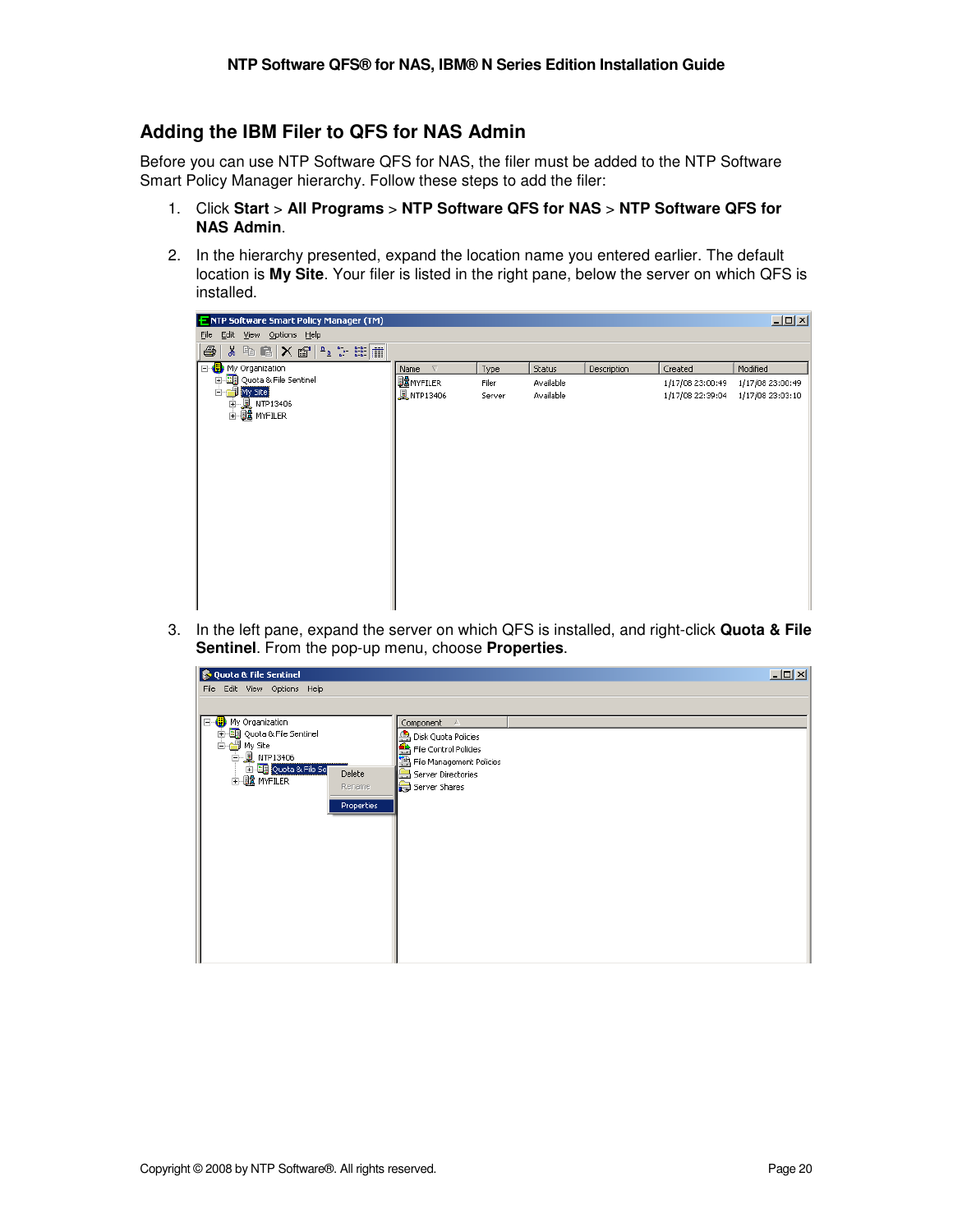4. Click the **NAS Connector** tab. Your filer should be listed; if it is not, click **Add**.

| NTP Software QFS (R) Configuration                                                                                                                                                    | $\times$ |
|---------------------------------------------------------------------------------------------------------------------------------------------------------------------------------------|----------|
| Email Configuration<br><b>SNMP</b> Configuration<br><b>NAS Connector</b><br>Event Options<br>Misc. Options<br>Security<br>Please enter the Filers to be managed by the NAS Connector. |          |
| <b>Host Filer</b><br>Filer or vFiler<br><b>MYFILER</b>                                                                                                                                |          |
| Remove<br>Add<br>Prohibited File Disposition<br>C Quarantine                                                                                                                          |          |
| Note: The share OFSQuarantine or OFSQuar must exist on each<br>managed machine in order for Quarantine to work properly.<br>C Delete<br>Enable File Blocking Recovery                 |          |
| <b>OK</b><br>Cancel<br>Help<br>Apply                                                                                                                                                  |          |

5. Enter the name of your filer or vFiler. If you are using a vFiler, select the **This is a NAS vFiler** checkbox, then enter the Hosting NAS Filer name. Click **OK**.

| Add or Edit an Item                                   |        |
|-------------------------------------------------------|--------|
| Enter the name of the NAS Filer or yFiler to control: |        |
| <b>MYFILER</b>                                        | Browse |
| This is a NAS vFiler.<br>Hosting NAS Filer            |        |
| Cancel<br><b>OK</b>                                   |        |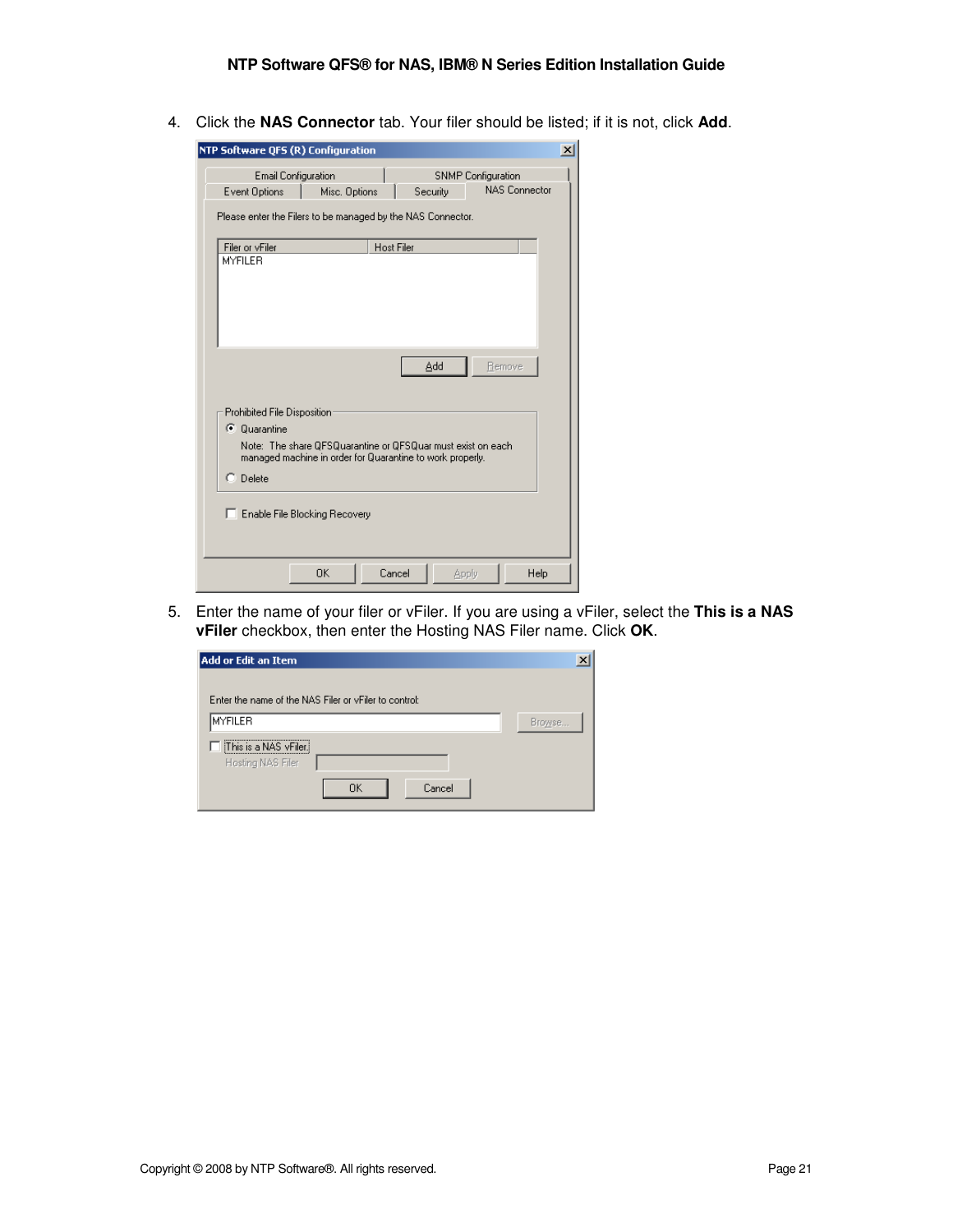### **Verifying Registration with the Filer**

To verify that the filer has been associated with QFS, follow these steps:

- 1. Log onto the filer.
- 2. Run **fpolicy** to view fpolicy settings.

Your filer and the associated policies should be displayed.

| File policy MTPSoftware QFS (file screening) is enabled.                                                                                                               |                                                                              |  |  |                                  |   |       |  |
|------------------------------------------------------------------------------------------------------------------------------------------------------------------------|------------------------------------------------------------------------------|--|--|----------------------------------|---|-------|--|
| File screen servers                                                                                                                                                    |                                                                              |  |  | P/S Connect time (dd:hh:mm) Reqs |   | Fails |  |
|                                                                                                                                                                        | $10.30.3.52$ $\sqrt{MTP13406}$ Pri 02:18:54                                  |  |  |                                  | 0 | 0     |  |
| Operations monitored:<br>File open,File create,File rename,File close,File delete<br>Directory rename,Directory delete<br>Above operations are monitored for CIFS only |                                                                              |  |  |                                  |   |       |  |
| ???                                                                                                                                                                    | List of extensions to screen:                                                |  |  |                                  |   |       |  |
|                                                                                                                                                                        | List of extensions not to screen:<br>Extensions-not-to-screen list is empty. |  |  |                                  |   |       |  |

### **For Additional Information**

See the NTP Software QFS Family of Products User Manual, reference # 5887EF, for more details on the information provided in this guide.